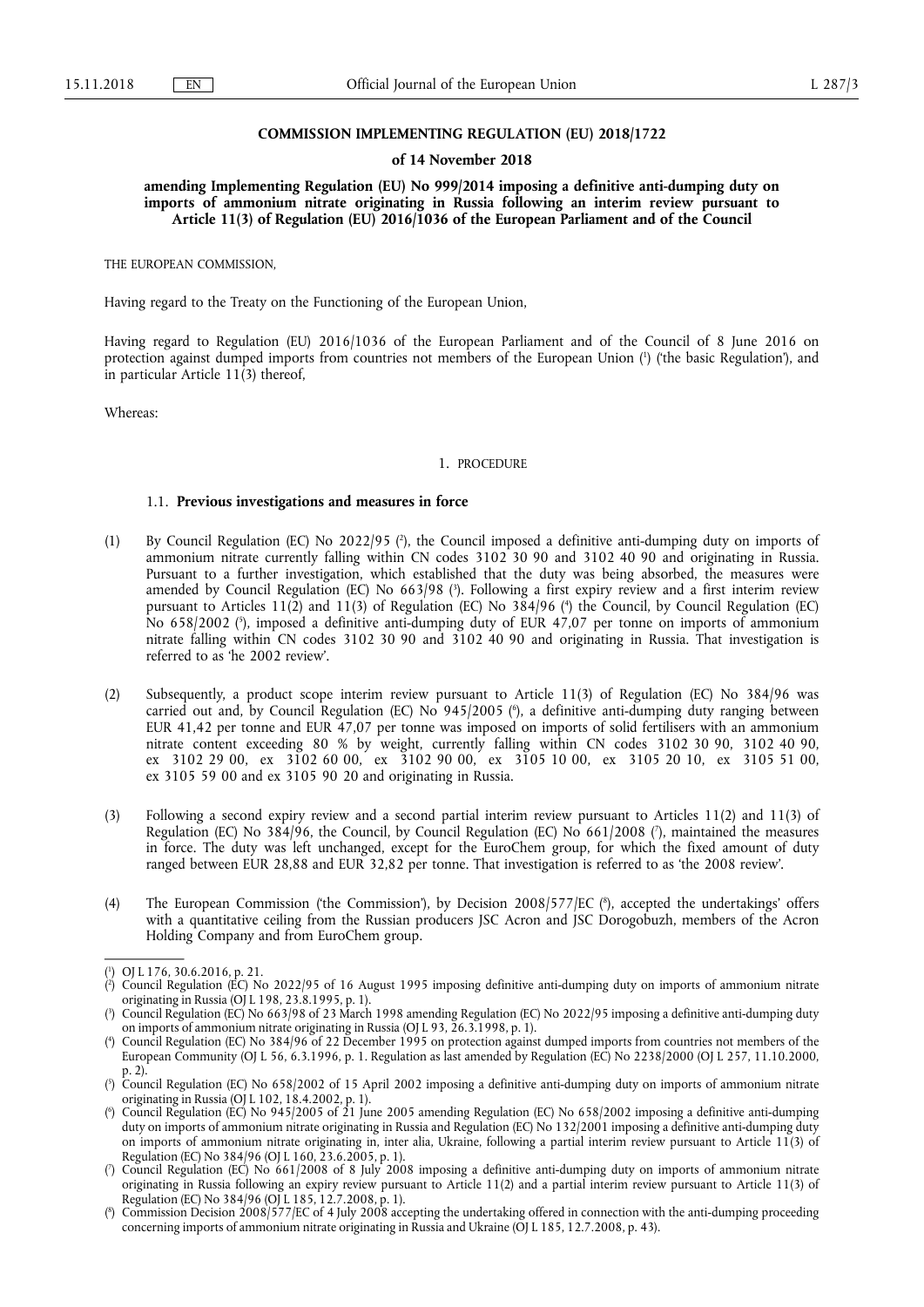- (5) By judgment of 10 September 2008 ( 1 ), interpreted by judgment of 9 July 2009 ( 2 ), the General Court annulled Regulation (EC) No 945/2005 in so far as it concerned JSC Kirovo-Chepetsky Khimichesky Kombinat ('Kirovo'), part of OJSC UCC UralChem ('Uralchem'). The Council, by Council Regulation (EC) No 989/2009 ( 3 ), amended Regulation (EC) No 661/2008 accordingly. Consequently, for the company Kirovo the anti-dumping duty (EUR 47,07 per tonne) applies only to imports of ammonium nitrate currently falling within CN codes 3102 30 90 and 3102 40 90.
- (6) By Decision 2012/629/EU ( 4 ), the Commission withdrew its acceptance of the undertaking offered by the EuroChem Group because of the impracticability of the undertaking.
- (7) Following a third expiry review pursuant to Article 11(2) of Regulation (EC) No 1225/2009 (<sup>5</sup>), the Commission, by Commission Implementing Regulation (EU) No 999/2014 ( 6 ), maintained the measures in force. That investigation is referred to as 'the last expiry review'.
- (8) Commission Implementing Regulation (EU) 2016/226 ( 7 ) amending Implementing Regulation (EU) No 999/2014 addressed the restructuring of Kirovo as a branch of Uralchem.
- (9) The Commission, by Commission Implementing Regulation (EU) 2016/415 ( 8 ), withdrew the acceptance of the undertaking for the Acron Holding Company due to the impracticability of the undertaking.
- (10) The measures currently in force take form of a fixed duty per tonne and are based on the injury margin, except for EuroChem. The level was set for EuroChem in the 2008 review based on the dumping margin.

#### 1.2. **Request for a partial interim review**

- (11) The Commission received a request for a partial interim review ('review request') pursuant to Article 11(3) of the basic Regulation from the following eight European farmers associations (the 'Applicant'): Association Générale des Producteurs de Blé et autres céréales ('AGPB', France), Confederazione Italiana Agricoltori ('CIA', Italy), Confagricoltura (Italy), Coop de France (France), Irish Farmers' Association ('IFA', Ireland), Office of Finnish Agriculture ('MTK', Finland), National Farmers' Union ('NFU', UK), and Unión de Pequeños Agricultores y Ganaderos ('UPA', Spain). The request was limited in scope to the examination of injury. The Applicant argued that Union farmers, as users of ammonium nitrate, are suffering from the anti-dumping measures that have been in place for more than 20 years, and that the injury situation of the Union industry should be reviewed due to lasting changes.
- (12) Separately, the Applicant also called on the Commission to immediately suspend the measures pursuant to Article 14(4) of the basic Regulation.

#### 1.3. **Initiation of a partial interim review**

(13) Having determined, after informing the Member States, that sufficient evidence existed to justify the initiation of a partial interim review, the Commission announced on 17 August 2017, by a notice published in the *Official Journal of the European Union* ( 9 ) ('Notice of Initiation'), the initiation of a partial interim review pursuant to Article 11(3) of the basic Regulation, limited in scope to the examination of injury.

( 3 ) Council Regulation (EC) No 989/2009 of 19 October 2009 amending Regulation (EC) No 661/2008, imposing a definitive anti-dumping duty on imports of ammonium nitrate originating in Russia (OJ L 278, 23.10.2009, p. 1).

<sup>(</sup> 1 ) Case T-348/05.

<sup>(</sup> 2 ) Case T-348/05 INTP.

<sup>(</sup> 4 ) Commission Decision 2012/629/EU of 10 October 2012 amending Decision 2008/577/EC accepting the undertakings offered in connection with the anti-dumping proceeding concerning imports of ammonium nitrate originating in Russia (OJ L 277, 11.10.2012, p. 8).

<sup>(</sup> 5 ) Council Regulation (EC) No 1225/2009 of 30 November 2009 on protection against dumped imports from countries not members of the European Community (OJ L 343, 22.12.2009, p. 51).

<sup>(</sup> 6 ) Commission Implementing Regulation (EU) No 999/2014 of 23 September 2014 imposing a definitive anti-dumping duty on imports of ammonium nitrate originating in Russia following an expiry review pursuant to Article 11(2) of Council Regulation (EC) No 1225/2009 (OJ L 280, 24.9.2014, p. 19).

<sup>(</sup> 7 ) Commission Implementing Regulation (EU) 2016/226 of 17 February 2016 amending Implementing Regulation (EU) No 999/2014 imposing a definitive anti-dumping duty on imports of ammonium nitrate originating in Russia following an expiry review pursuant to Article 11(2) of Council Regulation (EC) No 1225/2009 (OJ L 41, 18.2.2016, p. 13).

<sup>(</sup> 8 ) Commission Implementing Regulation (EU) 2016/415 of 21 March 2016 withdrawing the acceptance of the undertaking for two exporting producers and repealing Decision 2008/577/EC accepting an undertaking offered in connection with the anti-dumping proceeding concerning imports of ammonium nitrate originating in Russia (OJ L 75, 22.3.2016, p. 10).

<sup>(</sup> 9 ) Notice of initiation of a partial interim review of the anti-dumping measures applicable to imports of ammonium nitrate originating in Russia (OJ C 271, 17.8.2017, p. 15).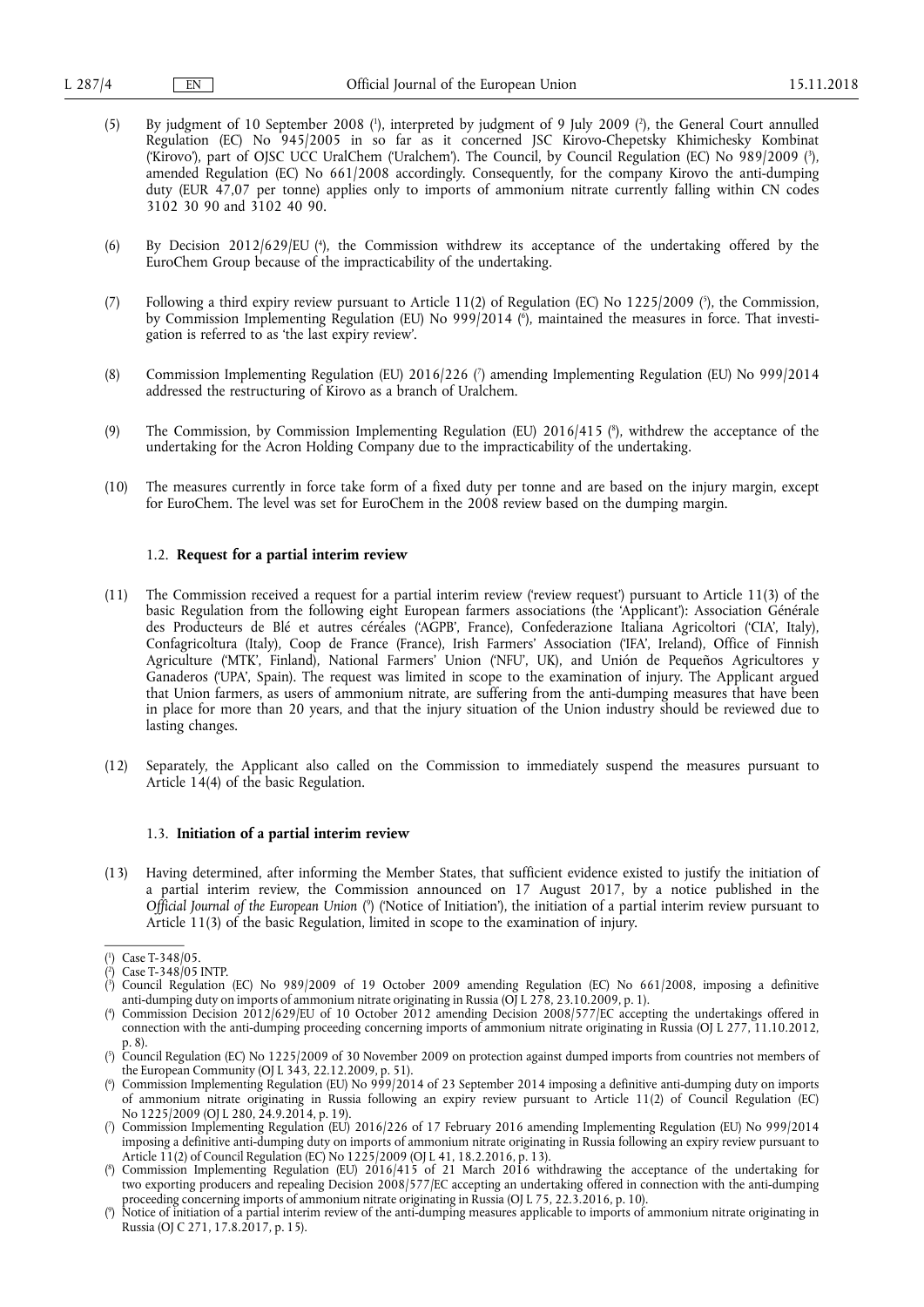(14) On the same day, the Commission announced, by way of a Notice of Initiation ( 1 ), the initiation of another partial review of the anti-dumping measures applicable to imports of ammonium nitrate originating in Russia, limited to the examination of dumping pursuant to Article 11(3) of the basic Regulation.

#### 1.4. **Investigation**

1.4.1. *Review investigation period and period considered* 

(15) The review investigation period ('RIP') covered the period from 1 July 2016 to 30 June 2017. The examination of trends relevant for the assessment covered the period from 1 January 2014 to the end of the RIP ('the period considered').

1.4.2. *Interested parties* 

- (16) In the Notice of Initiation, the Commission invited interested parties to participate in the investigation. In addition, the Commission specifically informed the Applicant, the Union industry (producers and their associations), exporting producers and their association, the authorities of the exporting country and known possible unrelated importers about the initiation of the partial interim review investigation and invited them to participate.
- (17) Interested parties were given the opportunity to make their views known in writing and to be heard.
- (18) Hearings with the Commission services were organized for the Applicant, the Union producers association Fertilizers Europe, one individual Union producer, and one individual Russian producer.
- (19) In addition, during the investigation various interested parties made written submissions, including the Applicant, Fertilizers Europe, the Union farmers' association COPA-COGECA ( 2 ) and Russian association of fertilizers producers ('RFPA').
- (20) The Applicant submitted on 25 April 2018 that the Commission should disregard some elements provided by Fertilizers Europe due to the timing of their submissions. Since the investigation was ongoing and the Commission had not set a strict deadline for final submission from all parties, this claim was rejected.

1.4.3. *Sampling* 

(21) In the Notice of Initiation, the Commission stated that it might sample the interested parties in accordance with Article 17 of the basic Regulation.

1.4.3.1. Sample of Union producers

- (22) In order to decide whether sampling was necessary and, if so, to select a sample, the Commission asked Union producers to provide the information specified in the Notice of Initiation. The sampling form was sent to 38 entities, including the 11 known associations of Union producers. The Commission received sampling information from 12 Union companies or groups.
- (23) The Commission provisionally selected the sample on the basis of production in the Union and sales volumes on the Union market of the like product during the RIP, and of the sample selected in the last expiry review. The provisional sample consisted of four Union producers located in France, Lithuania, Poland and the United Kingdom ( 3 ).
- (24) However, following comments from interested parties the Commission found it appropriate to replace the Polish company with a company from Bulgaria (<sup>4</sup>) and add one company from the Netherlands (<sup>5</sup>).
- (25) The finally selected sample was thus comprised of five companies from five countries and represented around 40 % of the total production of the cooperating companies. Therefore, the sample is representative of the Union industry.

<sup>(</sup> 1 ) Notice of initiation of a partial interim review of the anti-dumping measures applicable to imports of ammonium nitrate originating in Russia (OJ C 271, 17.8.2017, p. 9).

<sup>(</sup> 2 ) Committee of Professional Agricultural Organisations in the EU (COPA) / General Confederation of Agricultural Co-operatives in the EU (COGECA).

<sup>(</sup> 3 ) AB Achema, Grupa Azoty Zaklady Azotowe, CF Fertilisers UK Limited and Yara France.

<sup>(</sup> 4 ) Neochim PLC., related to the Borealis group.

<sup>(</sup> 5 ) Yara Sluiskil B.V. By contrast to Yara France, Yara Sluiskil B.V. has ammonia production on site.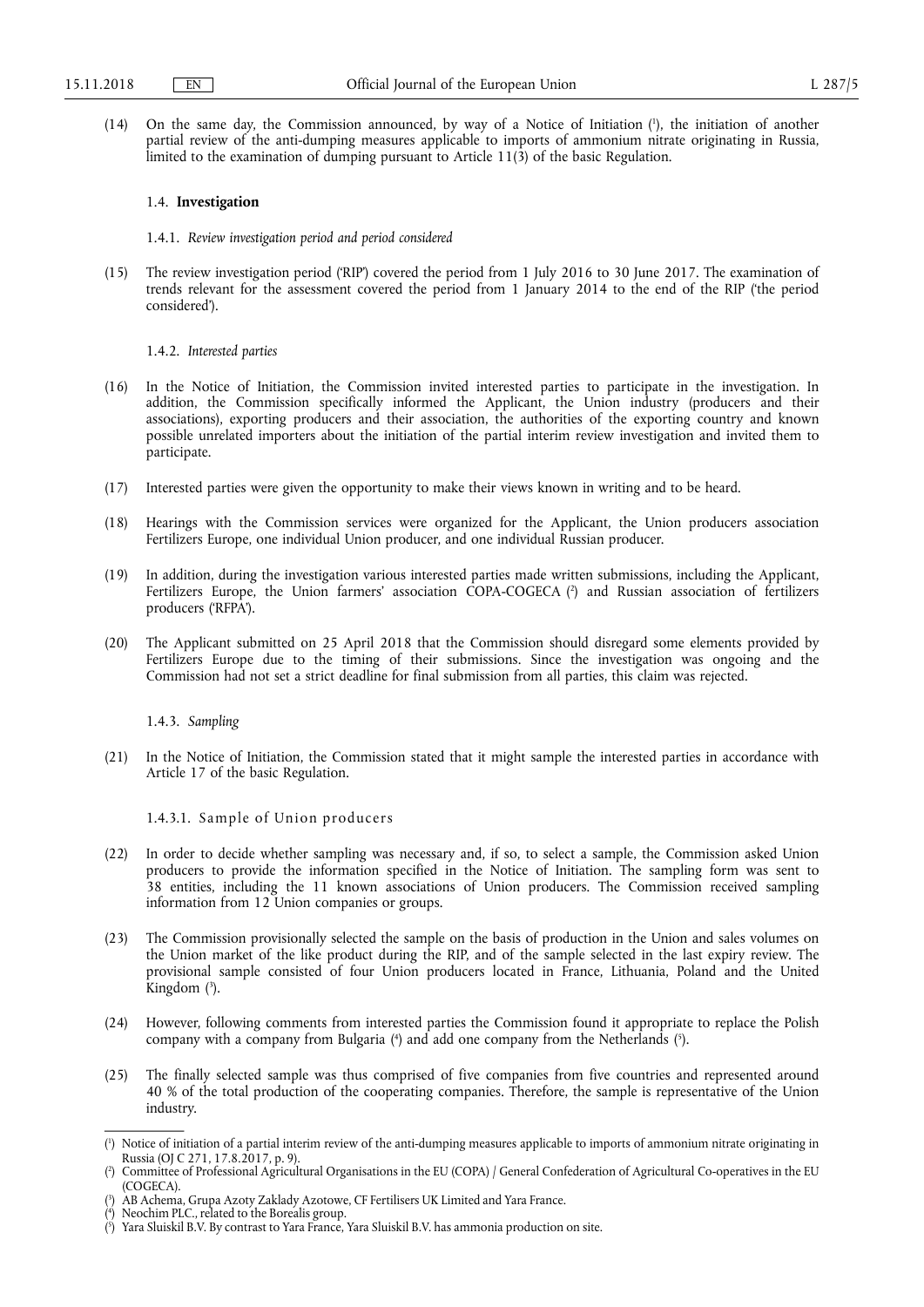# 1.4.3.2. Sample of Russian exporting producers

- (26) While this partial interim review does not cover dumping aspects, the Commission considered it appropriate to gather information from Russian exporting producers, such as about their production, capacity, Union sales and sales to third countries, to inform the injury assessment.
- (27) In order to decide whether sampling was necessary and, if so, to select a sample, the Commission asked all exporting producers in Russia to provide the information specified in the Notice of Initiation. In addition, it informed the Permanent Mission of Russia to the Union and the Russian association RFPA.
- (28) Six Russian producers provided the requested information. As only two producers exported to the Union, no sampling was necessary. The two Russian companies correspond to 38 % of the production of the cooperating Russian companies.
- (29) The Russian exporting group Acron, which requested the initiation of a parallel interim review limited to dumping ( 1 ), did not fill in the sampling form. The company nonetheless provided limited information in the course of the investigation in the form of a partial reply to the questionnaire. Part of the data submitted was not the accurate information as updated following verification in the parallel investigation and could not be used.

### 1.4.3.3. Sample of unrelated importers

(30) In order to decide whether sampling was necessary and, if so, to select a sample, the Commission asked unrelated importers to provide the information specified in the Notice of Initiation. However, no unrelated importer replied.

#### 1.4.4. *Replies to questionnaires*

- (31) The Commission sent questionnaires to the five sampled Union producers and the two Russian exporting producers, and received replies from all.
- (32) It also gathered information from farmers' associations by sending a questionnaire to the Applicant in this investigation and other farmers' associations that had made themselves known as interested parties ( 2 ). The Commission received replies from the Irish Farmers' Association, the UK farmers' association NFU, and a consolidated reply from the Applicant on behalf of associations active in 15 Member States ( 3 ). The Lithuanian farmers' association later clarified that it did not take a view on the ongoing investigation.

# 1.4.5. *Verification visits*

- (33) The Commission sought and verified all the information deemed necessary for the investigation. Verification visits under Article 16 of the basic Regulation were carried out at the premises of the following companies:
	- (a) Union producers
		- AB Achema;
		- CF Fertilisers UK Limited;
		- Neochim PLC.;
		- Yara France;
		- Yara Sluiskil B.V.
	- (b) Cooperating exporting producers in Russia
		- PJSC KuibyshevAzot;
		- Uralchem JSC, as well as related importer Uralchem Trading SIA in Latvia.

<sup>(</sup> 1 ) Notice of initiation of a partial interim review of the anti-dumping measures applicable to imports of ammonium nitrate originating in Russia (OJ C 271, 17.8.2017, p. 9).

<sup>(</sup> 2 ) More than 20 European farmers associations have asked to be interested parties.

<sup>(</sup> 3 ) Austria, Belgium, Denmark, Estonia, Finland, France, Germany, Hungary, Ireland, Italy, Latvia, Lithuania, Poland, Spain, and the UK.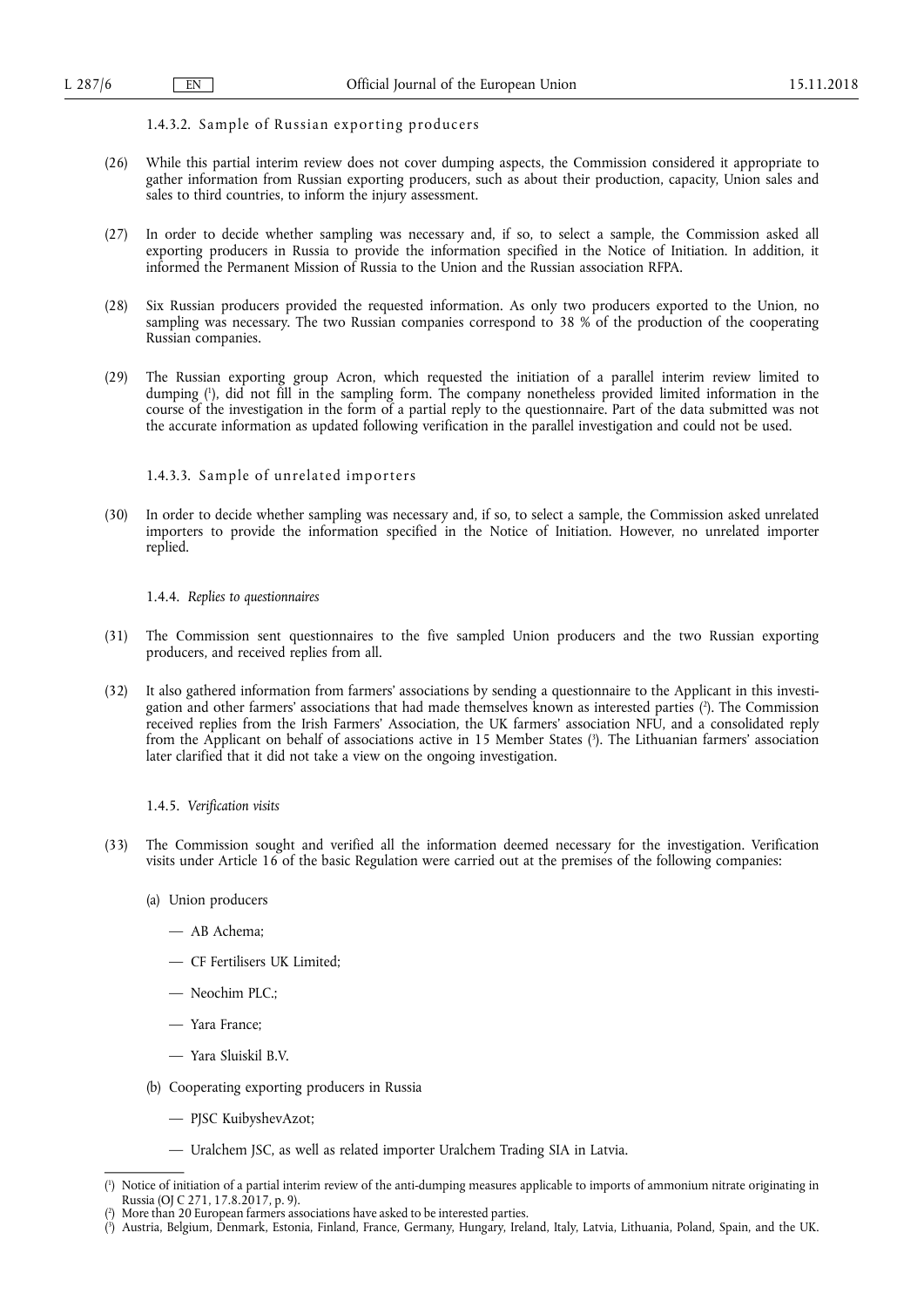1.4.6. *Disclosure* 

- (34) On 31 August 2018, the Commission informed all interested parties of the essential facts and considerations on the basis of which it intended to propose to amend the duty rate applicable. Interested parties were given the opportunity to comment by 12 September 2018, and to request a hearing with the Commission and/or the Hearing Officer in trade proceedings.
- (35) Nine entities, including European farmers associations, Union producers, the Union producers association Fertilizers Europe, and the Russian association RFPA submitted comments on disclosure. Upon request, hearings were held with the Applicant, Grupa Azoty S.A. and Agropolychim AD, and RFPA.
- (36) Comments were duly taken into consideration where warranted.

#### 2. PRODUCT CONCERNED AND LIKE PRODUCT

## 2.1. **Product concerned**

- (37) The product concerned is solid fertilizers with an ammonium nitrate content exceeding 80 % by weight, currently falling within CN codes 3102 30 90, 3102 40 90, ex 3102 29 00, ex 3102 60 00, ex 3102 90 00, ex 3105 10 00, ex 3105 20 10, ex 3105 51 00, ex 3105 59 00 and ex 3105 90 20 and originating in Russia ('the product concerned'). However, with regard to ammonium nitrate produced by the Kirovo branch of the Uralchem group, only ammonium nitrate currently falling within CN codes 3102 30 90 and 3102 40 90 is the product concerned pursuant to Regulation (EC) No 989/2009.
- (38) Originally, the product concerned was defined as ammonium nitrate but was subsequently re-defined to solid fertilizers with specified ammonium nitrate content. This was the consequence of the product scope clarification in 2005 ( 1 ) which aimed to cover also ammonium nitrate to which were added phosphorus and/or potassium nutrients (so-called 'dirty' or 'stabilized' ammonium nitrate, hereinafter referred to as 'dirty AN'), since it was found out that these mixtures had essentially the same basic physical and chemical characteristics and the same agronomic properties. The product is commonly referred to as ammonium nitrate ('AN').
- (39) As set out in section 1.1, for the company Kirovo the anti-dumping duty (EUR 47,07 per tonne) applies only to imports of AN currently falling within CN codes 3102 30 90 and 3102 40 90.
- (40) AN is a solid nitrogen fertiliser commonly used in agriculture, but is also used for industrial purposes such as the production of explosives (for instance used in mining). AN used both for agricultural and for explosive purposes is covered by the anti-dumping measures in force. Both types of AN have the same technical and chemical characteristics, are easily interchangeable and are considered as the product concerned.
- (41) In farming, AN is used, among others, for cereal crops, such as wheat. The use of AN is restricted in several Member States due to its explosive properties. For instance, in Ireland, farmers use calcium ammonium nitrate ('CAN').
- (42) The main raw material used in the production of AN is natural gas, which accounts for a large majority of the total costs of production.
- (43) The conventional rate of duty for AN is  $6.5 \%$  ( $\textdegree$ ).

<sup>(</sup> 1 ) Council Regulation (EC) No 945/2005 of 21 June 2005 amending Regulation (EC) No 658/2002 imposing a definitive anti-dumping duty on imports of ammonium nitrate originating in Russia and Regulation (EC) No 132/2001 imposing a definitive anti-dumping duty on imports of ammonium nitrate originating in, inter alia, Ukraine, following a partial interim review pursuant to Article 11(3) of Regulation (EC) No 384/96 (OJ L 160, 23.6.2005, p. 1).

<sup>(</sup> 2 ) See Commission Implementing Regulation (EU) 2016/1821 of 6 October 2016 amending Annex I to Council Regulation (EEC) No 2658/87 on the tariff and statistical nomenclature and on the Common Customs Tariff (OJ L 294, 28.10.2016, p. 1) and Commission Implementing Regulation (EU) 2017/1925 of 12 October 2017 amending Annex I to Council Regulation (EEC) No 2658/87 on the tariff and statistical nomenclature and on the Common Customs Tariff (OJ L 282, 31.10.2017, p. 1).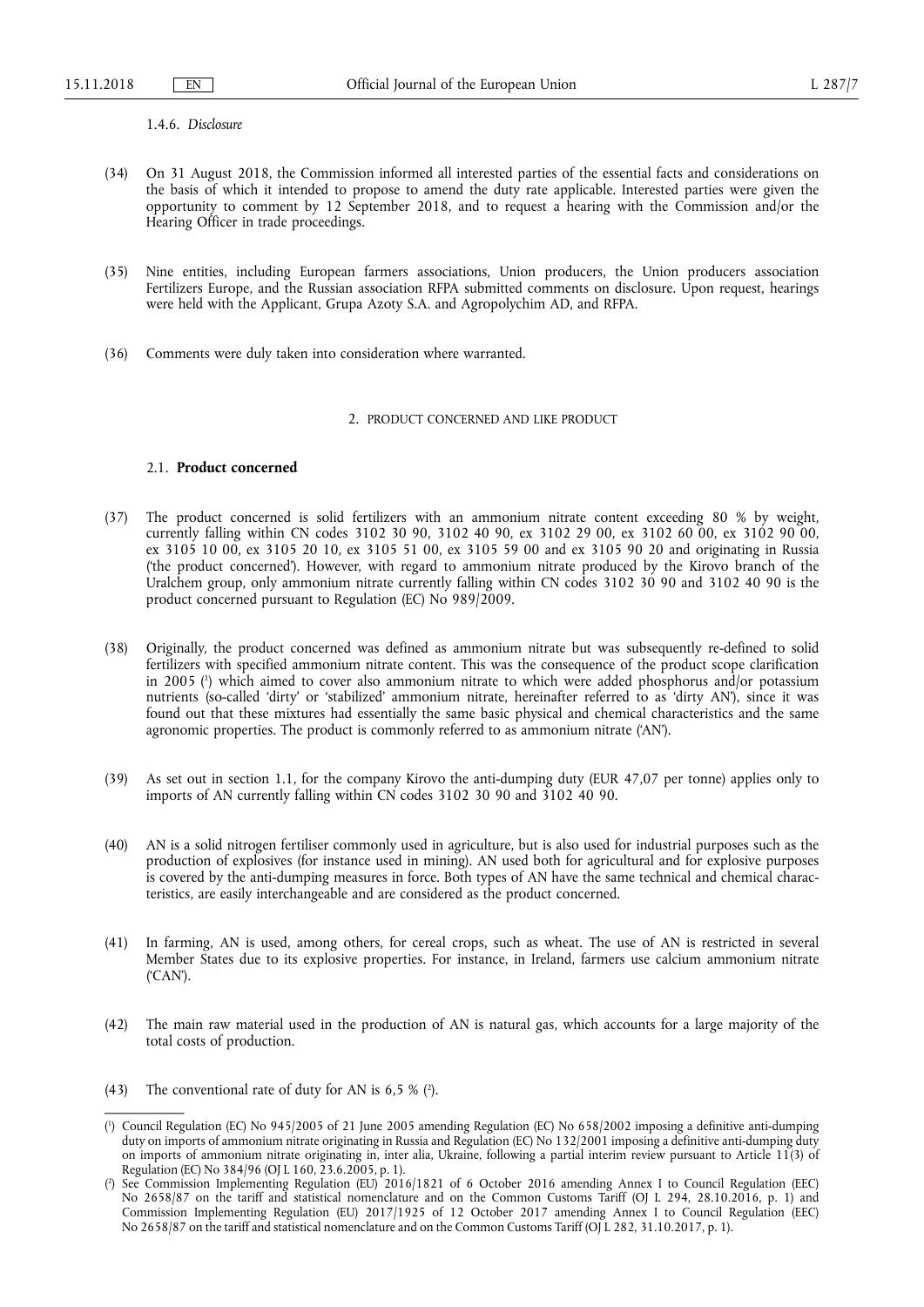#### 2.2. **Like product**

- (44) As in the previous investigations described in section 1.1, the Commission found that the following products have the same basic physical and chemical characteristics: (a) the product concerned; (b) the AN produced and sold on the domestic Russian market and other export markets; and (c) the AN produced and sold in the Union by the Union industry.
- (45) The Commission therefore concluded that those products are like products for the purposes of this investigation within the meaning of Article 1(4) of the basic Regulation.

#### 3. LASTING NATURE OF THE CHANGED CIRCUMSTANCES

(46) In accordance with Article 11(3) of the basic Regulation, the Commission examined whether the circumstances on the basis of which the current measures were established have changed and whether such change was of a lasting nature.

#### 3.1. **Restructuring**

- (47) The level of concentration of the Union industry has increased due to numerous mergers and acquisitions. Several Union producers such as Yara International ASA ('Yara') from Norway and Borealis Agrolinz Melamine GmbH ('Borealis') from Austria are global players. Since 2002, mergers and acquisitions have for instance involved the following companies ( 1 ): Anwil SA, Azomures, BASF SE, Borealis, Fertiberia S.A., CF Fertilisers UK Limited, Yara, and Grupa Azoty S.A.
- (48) The Applicant claimed that the Union industry is now capable of competing with Russian imports due to greater efficiencies gained from investment and restructuring, by contrast with the situation in the 2002 review with dozens of small and medium size producers operating independently. The Union industry submitted that the Union market competition is healthy as there are more than 10 producers in the Union and none has a share of more than 20 %. ( 2 )
- (49) Based on data received from cooperating Union producers, four large groups (Yara, CF, Borealis and EuroChem) account for nearly 6 out of 8 million metric tonnes of Union production of AN. Accordingly, the Union production of AN is now dominated by a few large corporate groups of significant scale.
- (50) In order to assess the impact of a consolidation process involving so many companies over more than 15 years, the Commission analysed the evolution of the Community industry as defined in the 2002 review.
- (51) In the 2002 review, four companies had been visited: Grande Paroisse (France), Kemira Ince (UK), Terra Nitrogen (UK), and Hydro Agri France. As the Grand Paroisse ammonium nitrate plant exploded in 2001, causing several deaths in France, the Commission eliminated this company from the analysis.
- (52) First, the two UK companies now belong to the same company, CF Fertilizers UK Limited, part of the US group CF Industries ('CF'). In 2007 the two companies were formed a Joint Venture. In its report on the deal (?), the UK competition authority noted that '*the parties submitted that neither of them is currently making, or projected to make, acceptable levels of return from their UK fertiliser businesses. The rationale for the proposed joint venture, therefore, is to establish a viable long term UK-based manufacturer of nitrogen fertilisers by creating a larger business with a lower cost base than either party is currently able to achieve independently*'. Then, CF acquired Terra Industries in 2010, expecting the deal to lead to global annual cost synergies of up to USD 135 million ( 4 ). In its 2011 annual report, CF confirmed that it was able to *'capture synergies beyond those anticipated at the time of the acquisition*'. (5) As the UK business was still a Joint Venture at that time, CF later took full control in 2015. The '*deal thesis [was to i]ncrease*

<sup>(</sup> 1 ) This includes companies that became Union producers following the 2004, 2007 and 2013 accessions.

<sup>(</sup> 2 ) Fertilizers Europe hearing slides of 21 November 2017.

<sup>(</sup> 3 ) Office of Fair Trading report <https://assets.publishing.service.gov.uk/media/555de39fe5274a74ca0000af/Kemira.pdf>

<sup>(</sup> 4 ) <https://www.ft.com/content/7683d0ce-2dad-11df-a971-00144feabdc0>

<sup>(</sup> 5 ) <http://www.snl.com/Cache/25347763.PDF?O=PDF&T=&Y=&D=&FID=25347763&iid=4533245>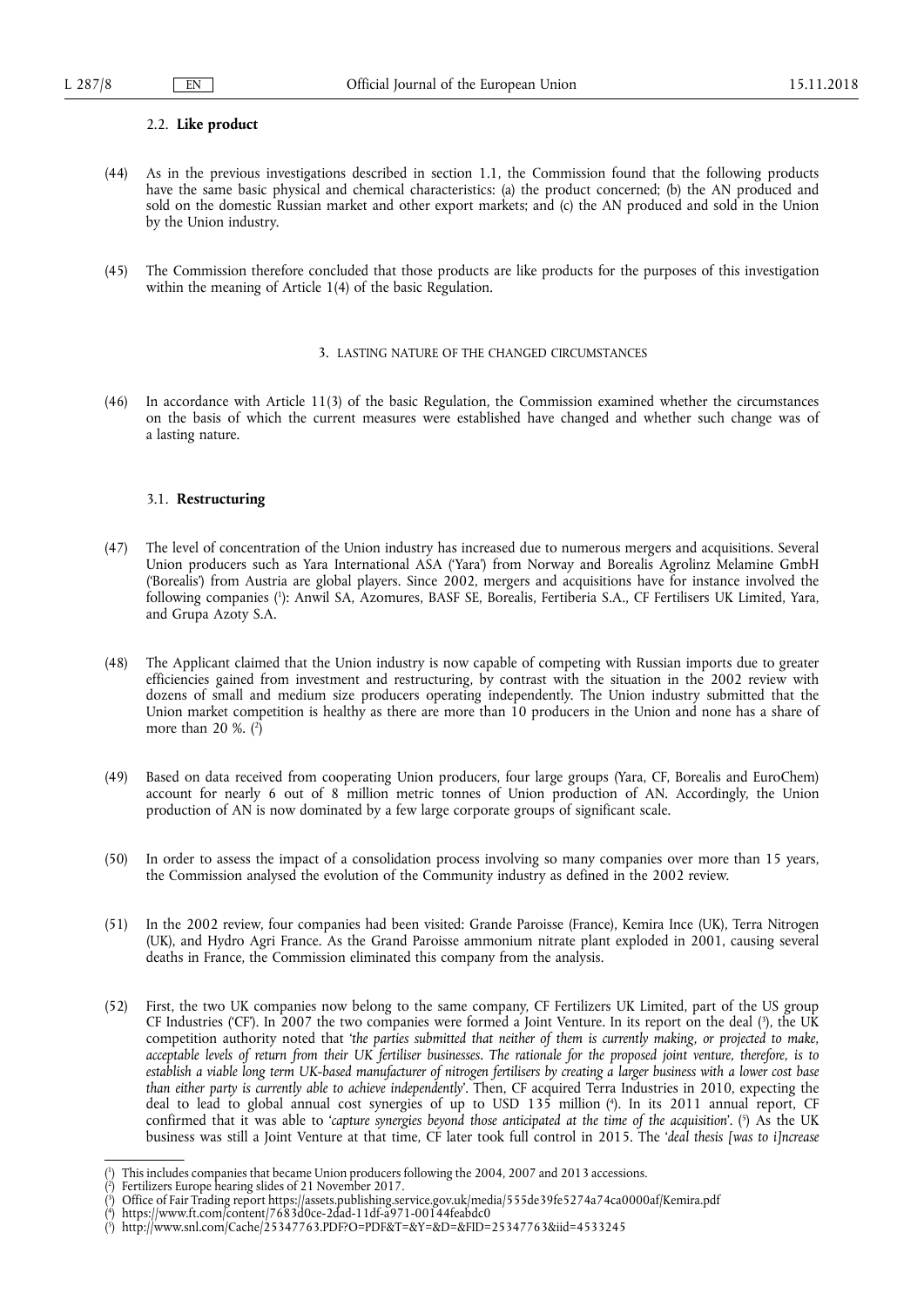production by 10 % without any incremental capex'. (<sup>1</sup>) In its 2017 annual report (<sup>2</sup>), CF summarized the deal results as follows: '*Following the acquisition and assumption of full operating control of CF Fertilisers UK, we have increased asset utilization by nearly 20 percent while delivering synergies in excess of \$35 million annually*'. CF Fertilizers UK Limited is now part of a group of 3 000 employees that is a '*leading global fertilizer and chemical company with outstanding operational capabilities and a highly cost-advantaged production and distribution platform*'.

- (53) Second, Hydro Agri France was part of Hydro Agri, a subsidiary of the Norvegian group Norsk Hydro that was spun off in 2004 to become Yara. The Yara group employs more than 15 000 employees and has revenues of around EUR 10 billion. (<sup>3</sup>) According to its 'Fertilizer Industry Handbook 2017' (<sup>4</sup>), Yara was the '*leading nitrogen fertilizer company*' and '*the global no. 1 producer of nitrates and NPK, and global no. 2 producer of ammonia*', excluding Chinese producers. Yara stated that '*Yara's position gives it unique opportunities to leverage economies of scale and drive best practice across a large network of plants. Scale and global reach are key drivers for Yara's competitive edge*'. Moreover, '*Yara has a market share of around 20 % of global ammonia trade. This leading position gives the company a good overview of the global supply / demand balance of ammonia and enables a better optimization of its global product flows*'.
- (54) As for the other five companies that were not visited in the 2002 review but were part of the Community industry, two were also part of Hydro Agri and one part of Kemira (Belgium) which eventually is now part of the Yara group.
- (55) Furthermore, in 2012 Russian group EuroChem completed its acquisition of BASF's fertilizer assets. (5) In its 2012 annual report EuroChem noted that '*the integration of these businesses [EuroChem Antwerpen and EuroChem Agro in 2012] is ongoing, but today we can safely say that it has been a strategic success. The operational synergies and cultural fit have resulted in strong relationships that have had a positive impact on the group as a whole*'. ( 6 ) The EuroChem group has more than 25 000 employees, more than USD 4 billion of global revenues, and benefits from its vertically integrated business model. ( 7 )
- (56) Finally, the Spanish Fertiberia group bought Adubos do Portugal in 2009, and has various other subsidiaries in France and Algeria. According to Fertiberia, '*the consolidation of the group as a leading company has been mainly based on the creation and acquisition of strategically placed subsidiary companies. This commercialisation model has enabled greater commercial, productive and logistical efficacy, which are key aspects in such a competitive market*'. ( 8 ) More specifically concerning Adubos do Portugal, in its 2014 annual report, Fertiberia noted that '*consolidation of the operative integration of ADP Fertilizantes into our group is also of particular note, harnessing new synergies that have enabled this company to boost EBITDA to 18 million euros*' and '*these synergies extend from the supply of raw materials and smooth-running of its facilities, to building extensive market knowledge in order to strengthen its bid for high addedvalue products*'. ( 9 )
- (57) It follows from the above public statements that the mergers lead, among others, to the lowering of costs (UK), economies of scale (Yara), operational synergies (EuroChem) and logistical efficacy (Fertiberia). Therefore, efficiency gains were observed in all AN producers of the then-Community industry. These included an increase in purchasing power and the possibility to optimise production and sales process. At the same time, the Union industry enlarged through the 2004, 2007 and 2013 accessions, making an overall cost comparison for each company impossible. However, as mentioned in recital (47), also several companies from the accession countries took part in the restructuring process.
- (58) The Commission concluded that the Union industry is more concentrated than in the 2002 review, that this consolidation is of a lasting nature, and that it had a beneficial impact on the overall cost structure.

( 6 ) [http://www.eurochemgroup.com/wp-content/uploads/2016/02/EuroChem\\_Annual\\_Report\\_2012\\_eng12.pdf](http://www.eurochemgroup.com/wp-content/uploads/2016/02/EuroChem_Annual_Report_2012_eng12.pdf) 

( 8 ) <http://www.grupofertiberia.com/en/structure/>

<sup>(</sup> 1 ) CF Industries Fall/Winter 2016 Investor Presentation [https://www.snl.com/Cache/1500093371.PDF?O=PDF&T=&Y=&D=&FID=](https://www.snl.com/Cache/1500093371.PDF?O=PDF&T=&Y=&D=&FID=1500093371&iid=4533245)  [1500093371&iid=4533245](https://www.snl.com/Cache/1500093371.PDF?O=PDF&T=&Y=&D=&FID=1500093371&iid=4533245) 

<sup>(</sup> 2 ) <https://www.cfindustries.com/globalassets/cf-industries/media/documents/reports/annual-reports/cf-industries-2017-annual-report.pdf> ( 3 ) Yara Annual Report 2017 [https://www.yara.com/siteassets/investors/057-reports-and-presentations/annual-reports/2017/yara-annual-](https://www.yara.com/siteassets/investors/057-reports-and-presentations/annual-reports/2017/yara-annual-report-2017-web.pdf/)

[report-2017-web.pdf/](https://www.yara.com/siteassets/investors/057-reports-and-presentations/annual-reports/2017/yara-annual-report-2017-web.pdf/) 

<sup>(</sup> 4 ) [https://www.yara.com/siteassets/investors/057-reports-and-presentations/other/2017/fertilizer\\_industry\\_handbook\\_2017\\_with\\_notes.](https://www.yara.com/siteassets/investors/057-reports-and-presentations/other/2017/fertilizer_industry_handbook_2017_with_notes.pdf/)  [pdf/](https://www.yara.com/siteassets/investors/057-reports-and-presentations/other/2017/fertilizer_industry_handbook_2017_with_notes.pdf/)

<sup>(</sup> 5 ) <http://www.eurochemgroup.com/en/press-releases/eurochem-completes-acquisition-of-basf-fertilizer-assets/>

<sup>(</sup> 7 ) [http://www.eurochemgroup.com/wp-content/uploads/2016/02/2018\\_02\\_08-EuroChem-FY2017-IFRS-Conference-Call-1.pdf](http://www.eurochemgroup.com/wp-content/uploads/2016/02/2018_02_08-EuroChem-FY2017-IFRS-Conference-Call-1.pdf) 

<sup>(</sup> 9 ) <http://www.fertiberia.com/media/312748/fertiberia-annual-report-2014.pdf>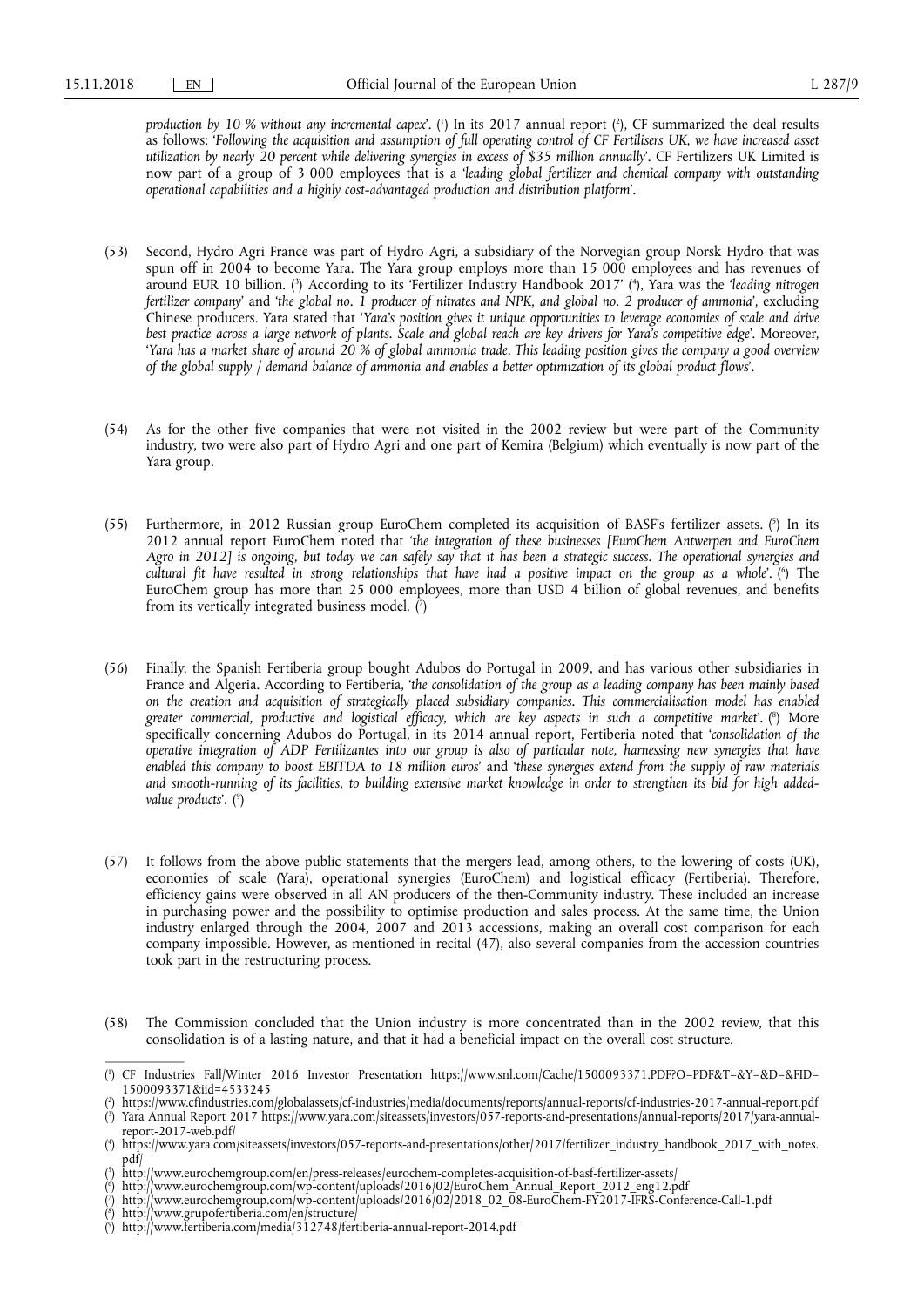- (59) Following the disclosure, two Union producers submitted that EuroChem should not be analysed due to links to a Russian entity, and the inclusion of the UK producer was questionable as the UK would soon leave the Union. The Commission rejected these claims. EuroChem was analysed as part of the then-Community industry and the UK producer was a proper part of the Union industry as the UK is a Member State of the Union at the time of the investigation.
- (60) In addition, these producers submitted that the Commission had not established how the changed circumstance of the restructuring of the Union industry directly impacted the injury calculation. The Commission recalled that it first established the existence of lasting changes affecting the Union industry since the 2002 review, when the level of the measures was last set. Subsequently it assessed the present situation of the Union industry, leading to new injury margin calculations. Those two analyses are carried out distinctively and independent from each other.
- (61) Furthermore, Fertilizers Europe submitted that the changes linked to the restructuring of the Union industry were not significant compared to the Russian gas advantage. The Commission noted that the lasting change found is not about the Russian gas situation, but about the Union industry that consolidated since the 2002 review.

### 3.2. **Cost of gas in the Union market**

(62) The Applicant submitted that gas prices in the Union went up since 2002 until Q2 2013 and then went down significantly since Q3 2013. In its view, while natural gas prices are expected to slightly increase over the next 10 years, they will remain considerably under the levels reached during the last expiry review. For instance, Table 1 shows the World Bank's forecast of natural gas prices for the years 2018 to 2030: ( 1 )

#### *Table 1*

|                           |               |      |      |      |      | Forecasts |      |      |      |      |      |      |      |      |
|---------------------------|---------------|------|------|------|------|-----------|------|------|------|------|------|------|------|------|
| Commodity<br>Energy       | Unit          | 2014 | 2015 | 2016 | 2017 | 2018      | 2019 | 2020 | 2021 | 2022 | 2023 | 2024 | 2025 | 2030 |
| Coal,<br>Australia        | USD/mt        | 70,1 | 57,5 | 65,9 | 88,4 | 85,0      | 75,0 | 65,0 | 64,5 | 64,0 | 63,5 | 63,0 | 62,4 | 60,0 |
| Crude oil,<br>avg         | USD/bbl       | 96,2 | 50,8 | 42,8 | 52,8 | 65,0      | 65,0 | 65,4 | 65,9 | 66,3 | 66,8 | 67,2 | 67,7 | 70,0 |
| Natural gas,<br>Europe    | USD/<br>mmbtu | 10,1 | 7,3  | 4,6  | 5,6  | 6, 5      | 6,6  | 6,7  | 6,8  | 7,0  | 7,1  | 7,2  | 7,3  | 8,0  |
| Natural gas,<br>US.       | USD/<br>mmbtu | 4,4  | 2,6  | 2,5  | 3,0  | 3,0       | 3,1  | 3,2  | 3,2  | 3,3  | 3,4  | 3,5  | 3,6  | 4,0  |
| Natural gas<br>LNG, Japan | USD/<br>mmbtu | 16,0 | 10,2 | 6,9  | 8,0  | 8,8       | 8,9  | 9,1  | 9,3  | 9,4  | 9,6  | 9,7  | 9,9  | 10,0 |

### **Gas price forecast**

*Source:* World Bank Commodities Price Forecast

- $(63)$  The Russian association RFPA submitted the Gazprom forecast of prices until 2021  $(?)$ , to support the claim that the decrease of gas prices is of a lasting nature.
- (64) Fertilizers Europe submitted that there has been no change in relation to, among others, dumping and to gas pricing in Russia. ( 3 ) Following the disclosure, Fertilizers Europe reiterated statements regarding the gas situation in Russia.
- ( 1 ) World Bank Commodities Price Forecast, April 2018 [http://pubdocs.worldbank.org/en/458391524495555669/CMO-April-2018-](http://pubdocs.worldbank.org/en/458391524495555669/CMO-April-2018-Forecasts.pdf)  [Forecasts.pdf](http://pubdocs.worldbank.org/en/458391524495555669/CMO-April-2018-Forecasts.pdf)

<sup>(</sup> 2 ) RFPA submission of 2 October 2017.

<sup>(</sup> 3 ) Fertilizers Europe hearing slides of 9 November 2017, of 22 March 2018, and of 12 April 2018.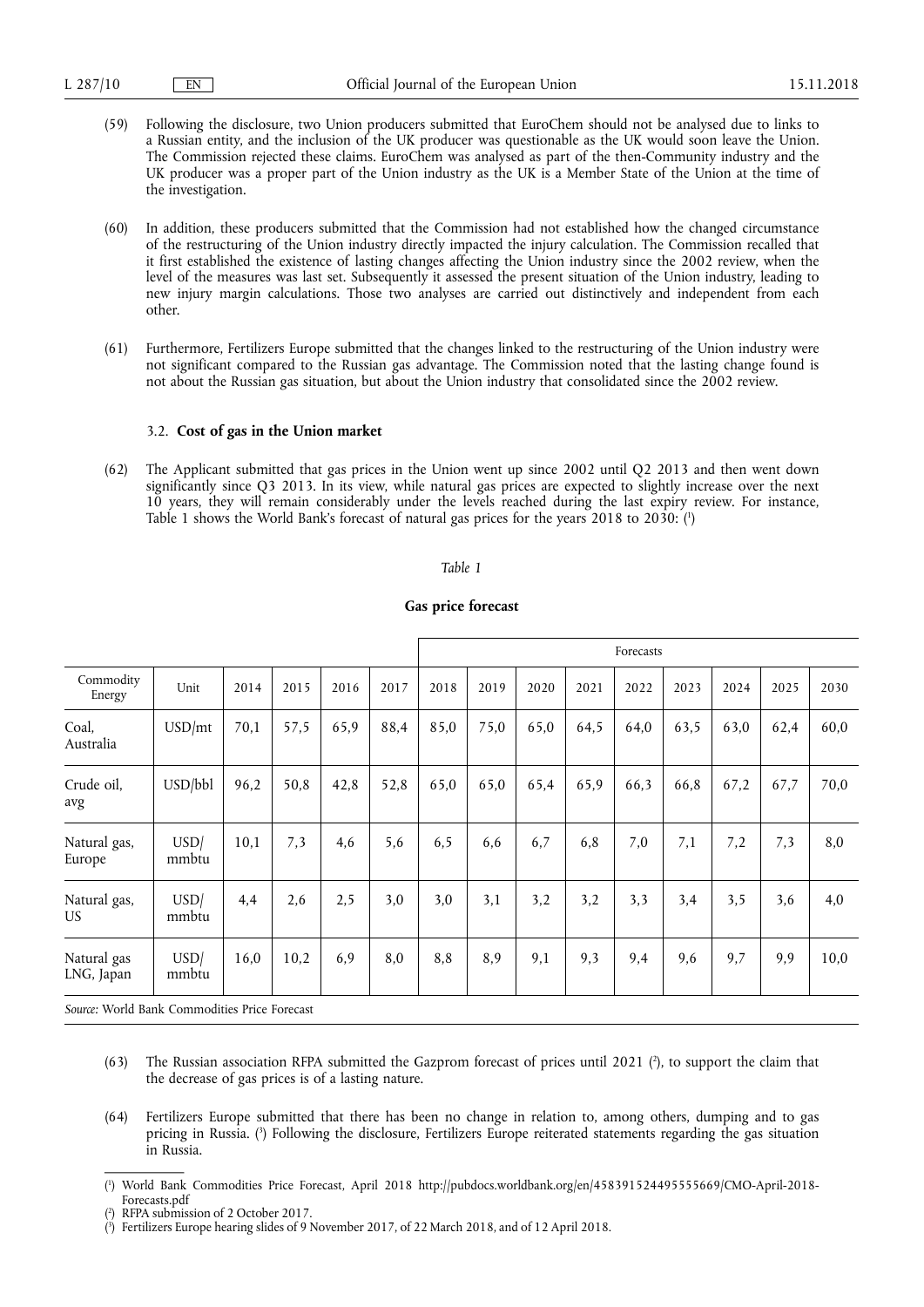- (65) The Commission noted that gas is indeed the most important raw material for ammonium nitrate representing over 60 % of the total cost of production. It established that domestic gas prices in Russia are regulated by the State via federal laws and do not reflect normal market conditions, where prices are principally set by production costs and profit expectations.
- (66) The situation concerning domestic gas prices in Russia is only relevant for the establishment of dumping as it only concerns the determination of the normal value. The Commission recalled that this review relates to the injury situation only.
- (67) Following the disclosure, Fertilizers Europe and one Union producer noted that the gas price levels had already increased faster than expected in the World Bank forecast from April 2018 (Table 1 above). The World Bank also changed its forecast in the September 2018 edition.
- (68) The Commission observed that there has been a lot of fluctuation since the 2002 review when the level of measures was fixed. There was a notable decrease between 2014 and 2016, but since then prices are steadily increasing again. This change has been partly reflected in Union producers' cost of production. Since 2014, the cost of production for sampled companies has gone down by over 20 % for the sampled companies. The recent developments in 2018 confirm the significant fluctuation in the gas price level in Europe.
- (69) In principle, changes in domestic raw material prices do not qualify as a change of lasting nature because they are normally the result of volatile market forces. In the Union gas prices are established in an open market. Moreover, there has been no stable trend since 2002. Therefore, the Commission concluded that the changes in the gas prices in the Union cannot be considered as of lasting nature.

#### 3.3. **Global market changes**

- (70) The Commission also considered that global changes in AN market observed since 2002 are an element relevant to the assessment.
- (71) First, Russian consumption of AN has more than tripled since 2002:
	- 2,2 million metric tonnes in the investigation period of the 2002 review ( 1 );
	- $-$  5,5 million metric tonnes in 2014 (2);
	- $-$  7 million metric tonnes in 2016 (?).
- (72) Moreover, the Russian association RFPA further submitted that in 2017, according to the preliminary figures released by the Russian Ministry of Agriculture, overall domestic consumption of nitrogen fertilizers further increased by 8,7 %. (3) Russian consumption is expected to continue increasing slightly until 2030. (4)
- (73) Second, the demand of third markets (mainly Latin America and notably Brazil) has increased as well. The Food and Agriculture Organization ('FAO') estimates for Brazil an increase from 0,9 million tonnes in 2002 to 1,5 million tonnes in 2016. ( 5 ) Beyond AN only, the rising demand in Latin America for nitrogen fertilizers is expected to continue. ( 6 )
- (74) Meanwhile, the Union-28 agricultural consumption of AN has decreased slightly since 2002. (7) Union consumption is expected to remain stable in the future.
- (75) In this context, the Union market is in terms of volume less attractive than in 2002 as well as than in 2014. ( $\dot{?}$ )

<sup>(</sup> 1 ) Council Regulation (EC) No 658/2002 of 15 April 2002 imposing a definitive anti-dumping duty on imports of ammonium nitrate originating in Russia (OJ L 102, 18.4.2002, p. 1), recital (37).

<sup>(</sup> 2 ) Data from the International Fertilizers Association submitted by a Russian exporting producer. See RFPA submission of 13 March 2018.

<sup>(</sup> 3 ) RFPA submission of 13 March 2018. Lower estimates had been submitted in the previous RFPA submission of 2 October 2017.

<sup>(</sup> 4 ) Review request from the Applicant.

<sup>(</sup> 5 ) FAO website accessed in June 2018.

<sup>(</sup> 6 ) See for instance the 'Fertilizer Outlook 2017-2021' of the International Fertilizer Association [https://www.fertilizer.org/images/Library\\_](https://www.fertilizer.org/images/Library_Downloads/2017_IFA_Annual_Conference_Marrakech_PIT_AG_Fertilizer_Outlook.pdf)  [Downloads/2017\\_IFA\\_Annual\\_Conference\\_Marrakech\\_PIT\\_AG\\_Fertilizer\\_Outlook.pdf](https://www.fertilizer.org/images/Library_Downloads/2017_IFA_Annual_Conference_Marrakech_PIT_AG_Fertilizer_Outlook.pdf) or the 'Yara Fertilizer Industry Handbook January 2017' [https://www.yara.com/siteassets/investors/057-reports-and-presentations/other/2017/fertilizer-industry-handbook\\_2017\\_](https://www.yara.com/siteassets/investors/057-reports-and-presentations/other/2017/fertilizer-industry-handbook_2017_slides_only.pdf/)  [slides\\_only.pdf/](https://www.yara.com/siteassets/investors/057-reports-and-presentations/other/2017/fertilizer-industry-handbook_2017_slides_only.pdf/).

<sup>(</sup> 7 ) Fertilizers Europe hearing slides of 21 November 2017.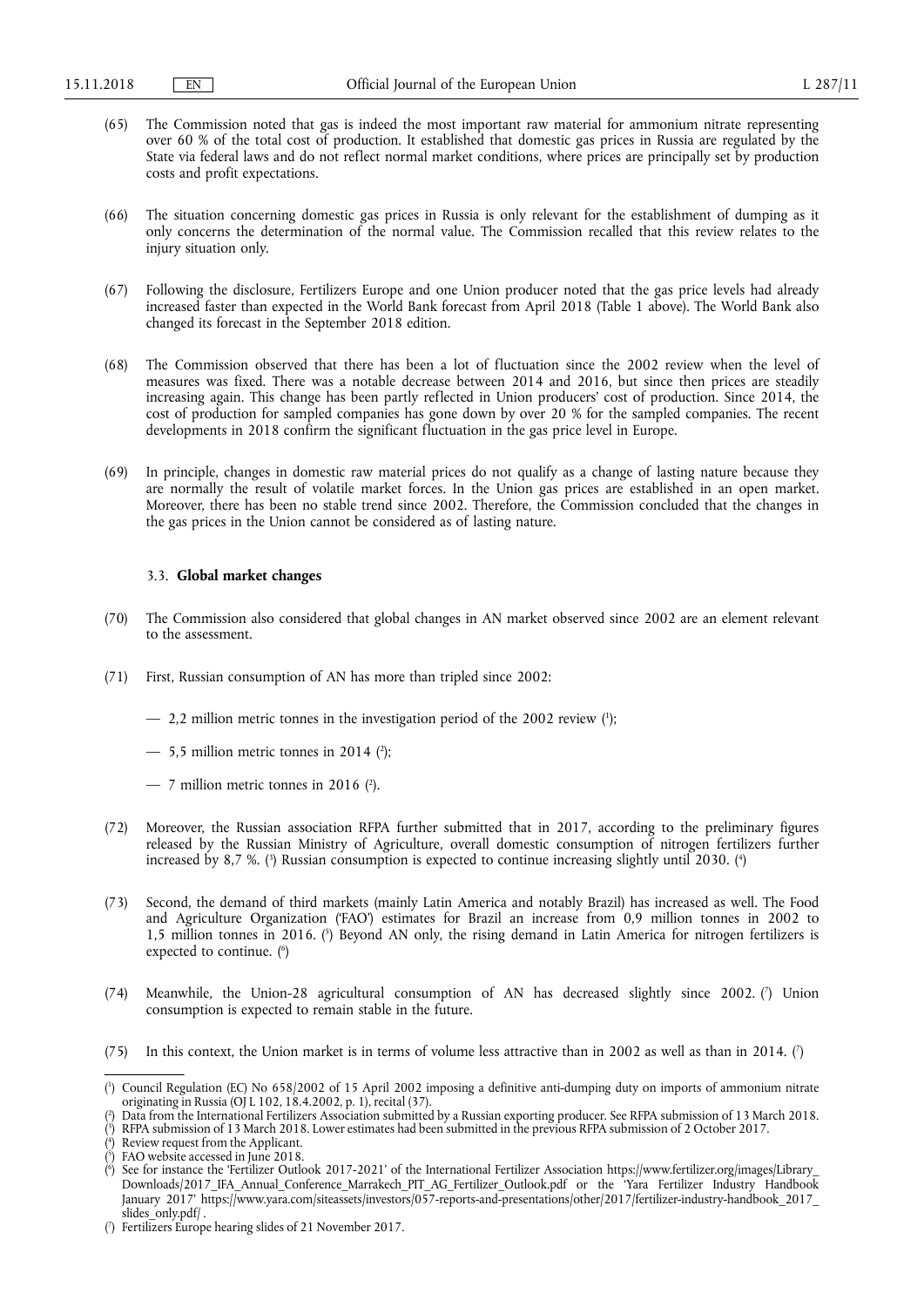- (76) In addition, the situation in the United States ('US') has evolved since the 2002 review. The US stopped in August 2016 its anti-dumping measures on AN from Russia. This was in the context of the shale gas boom leading to cheaper gas prices for US producers. US shale gas production has increased steeply since 2000, and this production is expected to increase even further in the future. The shale gas boom has led and still leads to the development of capacities of US producers' nitrogen fertilizers.
- (77) Meanwhile, other countries such as Ukraine, Australia and India ( 1 ) have imposed anti-dumping measures on ammonium nitrate, notably from Russia.
- (78) These global changes in AN market are of a lasting nature and can impact the injury situation, including on likelihood of recurrence of injury.

#### 3.4. **Conclusion on changes of a lasting nature**

(79) The Commission concluded that two circumstances, the restructuring of the Union industry and the global market for AN, have changed since the 2002 review, and that these changes are of a lasting nature.

#### 4. DEFINITION OF THE UNION INDUSTRY

- (80) The Union industry within the meaning of Article 4(1) of the basic Regulation was defined as the producers of AN in the Union during the period considered.
- (81) As set out in section 1.4, a sample consisting of five companies was selected and data was gathered from the sample and verified on spot. In addition, additional data was submitted by interested parties, notably the Applicant, the Union producers association Fertilizers Europe and the Russian association RFPA. When possible, the Commission also used publicly available data.
- (82) The sample consists of five companies. Figures related to the Union industry are therefore indexed below only when relating to one company.

## 5. SITUATION OF THE UNION INDUSTRY

#### 5.1. **Union consumption**

(83) Union consumption, at 7 to 8 million metric tonnes, showed a stable trend during the period considered, as shown in Table  $2:$ 

#### *Table 2*

#### **Union consumption (million metric tonnes)**

|                         | 2014 | 2015 | 2016 | <b>RIP</b> |
|-------------------------|------|------|------|------------|
| Total Union consumption | 7,7  | 8,0  | 7,8  | 7,9        |
| Index<br>$(2014 = 100)$ | 100  | 105  | 102  | 103        |

*Source: Data from market intelligence source Fertecon* 

(84) In addition to this stable trend during the period considered, the Union market for AN is expected to remain overall flat until 2030. ( 2 )

<sup>(&</sup>lt;sup>1</sup>) See 2018 semi-annual reports of the countries on the WTO website [https://www.wto.org/english/tratop\\_e/adp\\_e/adp\\_e.htm](https://www.wto.org/english/tratop_e/adp_e/adp_e.htm) .

<sup>(</sup> 2 ) Review request from the Applicant. See also Fertecon Nitrates Outlook, quoted in Fertilizers Europe hearing slides of 21 November 2017, and Fertecon data provided in the RFPA submission of 13 March 2018.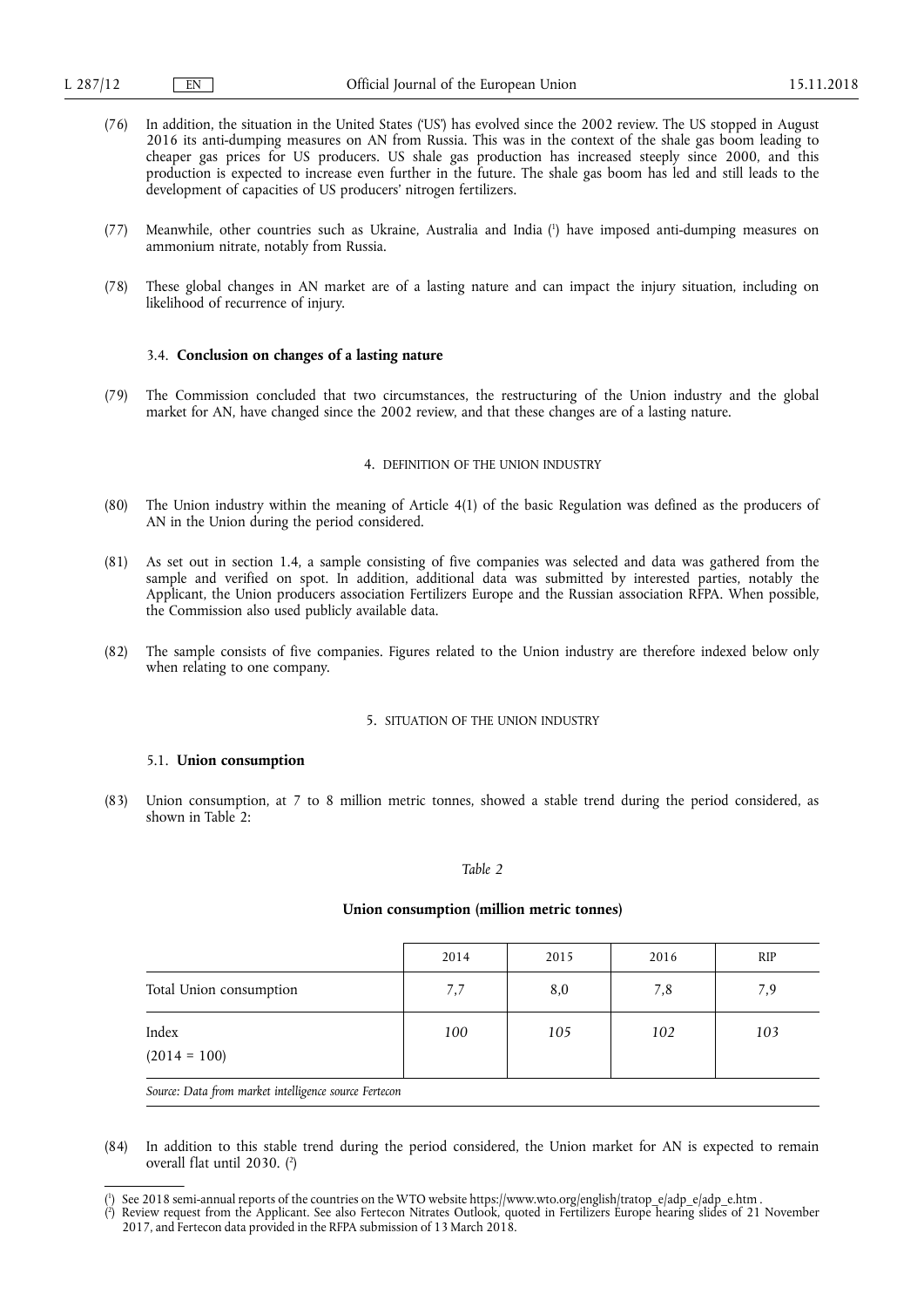#### 5.2. **Volume, prices and market share of imports from Russia**

(85) The Commission established the volume and the prices of imports from Russia on the basis of data from import statistics collected pursuant to Article 14(6) of the basic Regulation ('the 14(6) database'). The volumes, market share and average prices of the imports from Russia developed as shown in Table 3:

#### *Table 3*

### **Total import volumes and import volumes from Russia (metric tonnes), market share, and import prices from Russia (EUR/tonne)**

|                                                  | 2014    | 2015    | 2016    | <b>RIP</b> |
|--------------------------------------------------|---------|---------|---------|------------|
| ALL IMPORTS (ALL COUNTRIES)                      | 615 009 | 732 986 | 292 839 | 323 113    |
| <b>IMPORTS FROM RUSSIA</b>                       | 356 456 | 364 574 | 118 354 | 112 025    |
| Index                                            | 100     | 102     | 33      | 31         |
| Russian share of imports to Union in vol-<br>ume | 58,0 %  | 49,7 %  | 40,4 %  | 34,7 %     |
| Russian market share in volume                   | 4,6 %   | 4,5 %   | 1,5%    | 1.4 %      |
| Average CIF price                                | 249     | 222     | 173     | 183        |
| Index                                            | 100     | 89      | 70      | 73         |
| Source: Data from the 14(6) database             |         |         |         |            |

- (86) In the RIP, Russian imports of AN continued to enter the Union and account in the RIP for 0,1 million metric tonnes (around 35 % of all imports, after Georgia).
- (87) Imports from Russia were at a very low level in the RIP and have been sharply decreasing during the period considered. It is noted that the sales of dirty AN by Kirovo, not subject to an anti-dumping duty, constitute the overwhelming majority of Russian exports to the Union in the RIP. Excluding sales by Kirovo of dirty AN, imports from Russia in the RIP amounted to  $[0 - 50 000]$  metric tonnes, that is to say a market share of less than 0,5 % of the Union market.
- (88) The market share of Russian imports was 3,1 % in the last expiry review ( 1 ), and in the RIP is estimated at less than 2 %. In the 2002 review, Russian imports accounted for 5 % of Union consumption (before Union enlargement) ( 2 ).
- (89) The average import prices of AN imported from Russia decreased during the period considered, during which gas prices also decreased, with gas as the main cost item in the production of AN.

#### 5.3. **Price undercutting**

5.3.1. *Russian export price* 

- (90) As set out in section 1.4.3.2, the Commission gathered data from the two cooperating Russian exporting producers.
- (91) One exporting producer, PJSC KuibyshevAzot, exported directly to the Union in the form of direct sales of the product concerned. However, those sales to the Union were not representative in view of their quantity ([less than 1 000] metric tonnes ( 3 )) and of the sole specific customer at stake.

<sup>(</sup> 1 ) Commission Implementing Regulation (EU) No 999/2014 of 23 September 2014 imposing a definitive anti-dumping duty on imports of ammonium nitrate originating in Russia following an expiry review pursuant to Article 11(2) of Council Regulation (EC) No 1225/2009 (OJ L 280, 24.9.2014, p. 19), recital (111).

<sup>(</sup> 2 ) Council Regulation (EC) No 658/2002 of 15 April 2002 imposing a definitive anti-dumping duty on imports of ammonium nitrate originating in Russia (OJ L 102, 18.4.2002, p. 1), recital (48).

<sup>(</sup> 3 ) Questionnaire reply of PJSC KuibyshevAzot.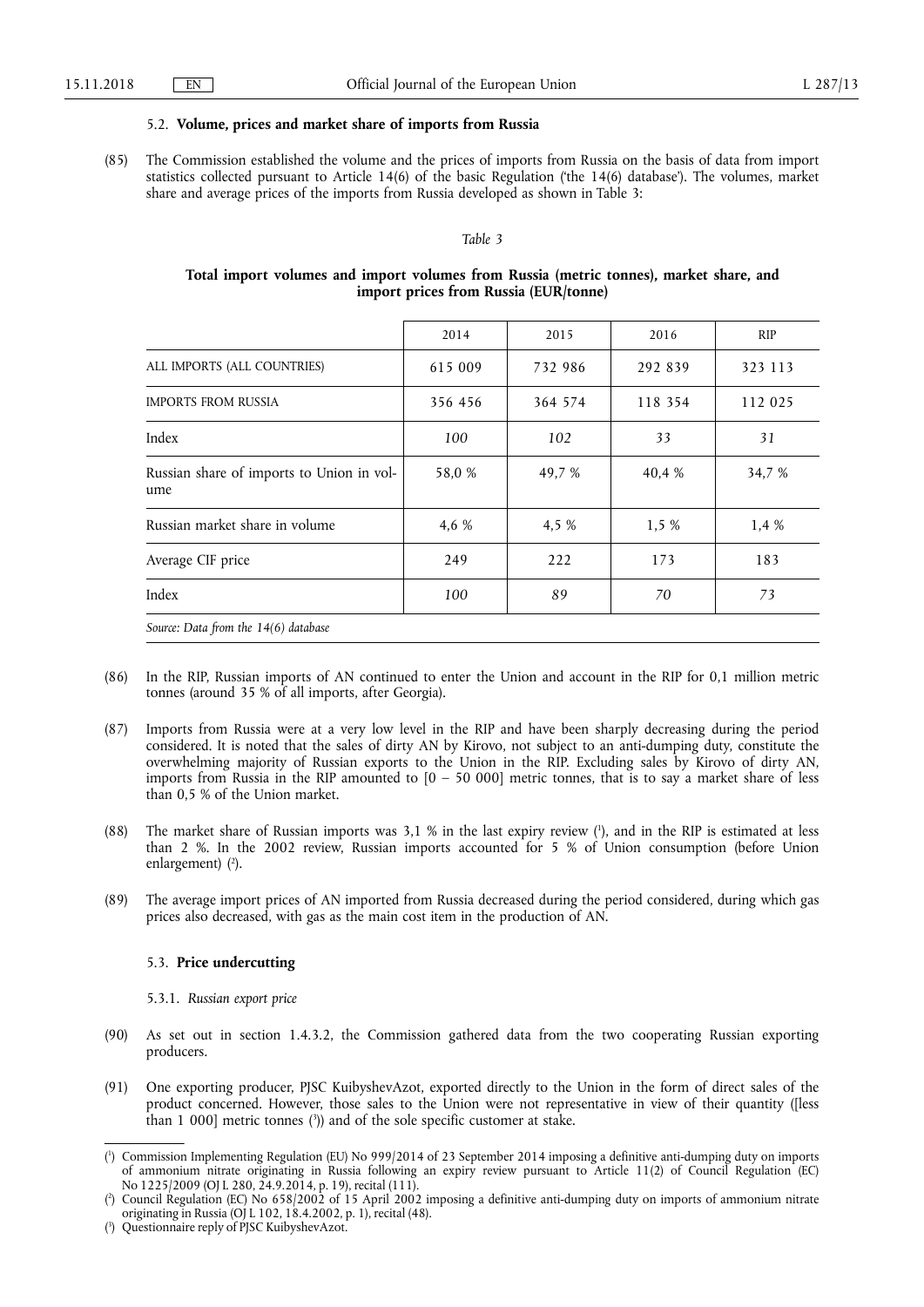(92) The other exporting producer, Uralchem, exported through a related sales office in Latvia. The sales by Uralchem of 'normal' AN in the RIP were also very limited, at [less than 1 000] metric tonnes ( 1 ).

5.3.2. *Findings on undercutting from Russia* 

- (93) Given the low and unrepresentative volumes of the cooperating Russian exporting producers in the RIP as described in section 5.3.1, the Commission could not make a decisive finding on undercutting.
- (94) Following the disclosure, the Applicant and the RFPA argued that the Commission should use data from Table 3 to establish that there was no undercutting in the RIP. The Commission noted that this data includes significant sales of dirty AN and therefore differs from the data regarding AN sales by Union producers. This data was therefore not considered appropriate for an adequate and reliable undercutting calculation.
	- 5.3.3. *Volume, prices and market share of imports from other third countries*
- (95) The volume of imports from other third countries, their market share and prices during the period considered are shown in Table 4.

### *Table 4*

#### **Import volumes (metric tonnes), market shares and import prices (EUR/tonne)**

|                                                        | 2014    | 2015    | 2016    | <b>RIP</b> |
|--------------------------------------------------------|---------|---------|---------|------------|
| <b>ALL IMPORTS</b><br>(ALL COUNTRIES)                  | 615 009 | 732 986 | 292 839 | 323 113    |
| IMPORTS OF OTHER COUNTRIES THAN<br><b>RUSSIA</b>       | 258 553 | 368 412 | 174 485 | 211 088    |
| Index                                                  | 100     | 142     | 67      | 82         |
| Other countries share of imports to<br>Union in volume | 42 %    | 50 %    | 60 %    | 65 %       |
| Other countries market share in volume                 | 3.4 %   | 4,6 %   | 2,2 %   | 2,7 %      |
| Average price (CIF)                                    | 263     | 245     | 222     | 207        |
| Index                                                  | 100     | 93      | 84      | 79         |

| Main other countries | 2014    | 2015    | 2016    | <b>RIP</b> | % of exports<br>in RIP |
|----------------------|---------|---------|---------|------------|------------------------|
| Georgia              | 119 570 | 276 787 | 119 583 | 155 867    | 48,2 %                 |
| Turkey               | 6 1 4 2 | 4 3 9 8 | 10 658  | 12 861     | 4,0 %                  |
| Serbia               | 37 691  | 34 405  | 2 0 6 8 | 1 5 5 6    | 0,5%                   |
| Egypt                | 13 549  | 15 475  | 7 5 6 0 | 7822       | 2.4 %                  |
| Source: Eurostat     |         |         |         |            |                        |

( 1 ) Questionnaire reply of Azot branch of Uralchem JSC.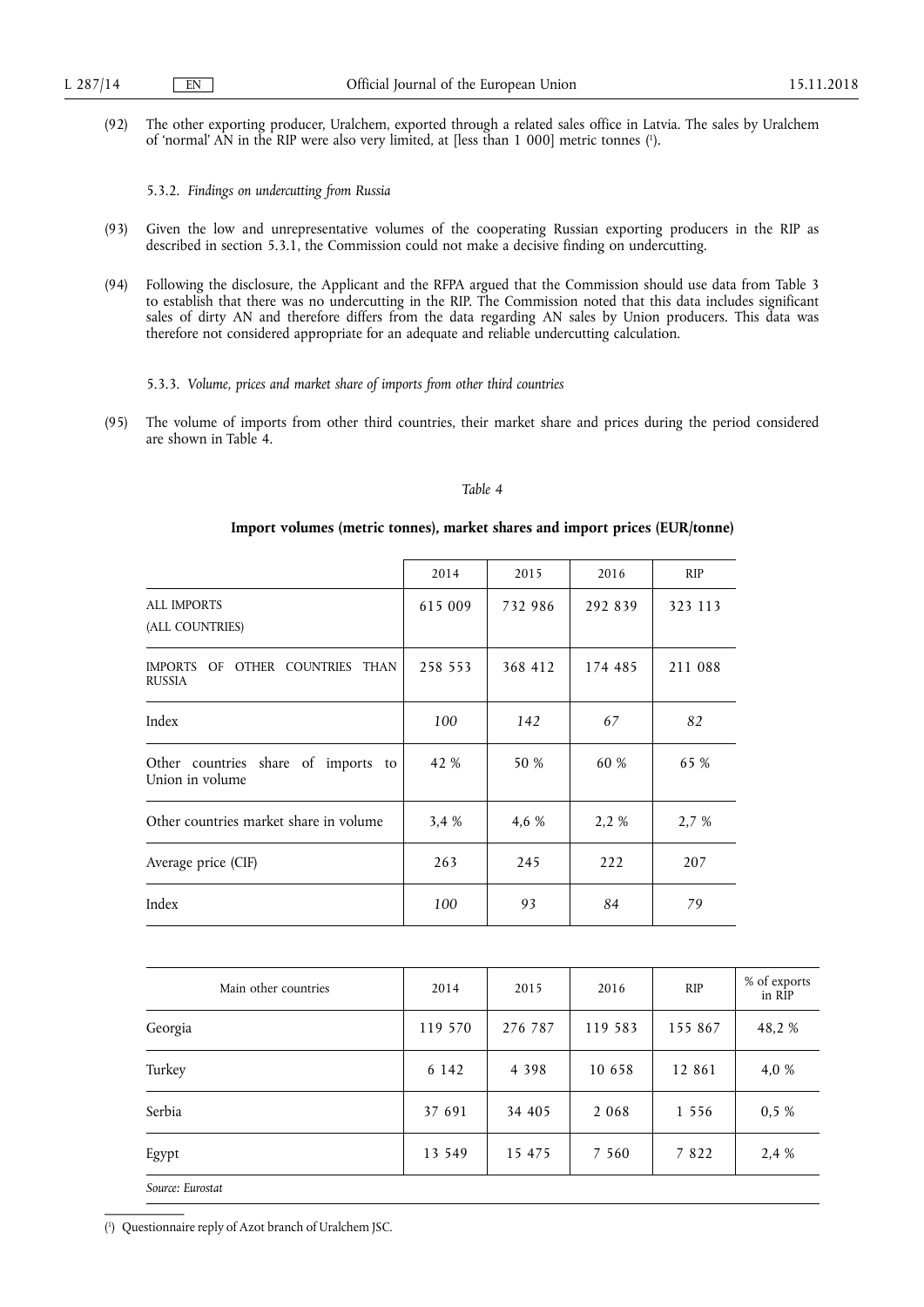(96) The other relevant exporting countries to the Union were Georgia with 0,15 million metric tonnes in the RIP (about 48 % of all imports), and to a lower extent various countries such as Turkey, Serbia, Egypt, Morocco and Norway. Georgia was the country with the most exports to the Union in the RIP, ahead of Russia. The market share of the other countries, at 2,9 % of the Union market in the RIP, remained broadly stable during the period considered. The overall average prices of imports from other countries decreased in line with the same trend for Russian prices (see section 5.2) and Union prices (see section 5.4.4), in the context of decreasing gas prices in the period considered.

#### 5.4. **Economic situation of the Union industry**

- (97) In accordance with Article 3(5) of the basic Regulation, the Commission examined all economic factors and indices having a bearing on the state of the Union industry during the period considered.
- (98) For the purpose of the injury analysis, the economic situation of the Union industry is assessed on the basis of macroeconomic indicators (production, production capacity, capacity utilisation, sales volume, market share, growth, employment and productivity) and microeconomic indicators (average unit prices, unit cost, labour costs, inventories, profitability, cash flow, investments, return on investments, and ability to raise capital). The former are based on data provided in submissions from interested parties and on statistics; they relate with a few exceptions to all known Union producers. The latter are based on data contained in the questionnaire replies from the sampled Union producers and verified during the investigation.
- (99) In the last expiry review, as well as in the 2008 review, the injury indicators were overall positive and the Union industry was not injured. As this investigation is based on a different sample, no trend can be inferred directly from comparing the data in this RIP and this period considered with the last expiry review on some elements.

#### 5.4.1. *Production, production capacity and capacity utilisation*

- (100) The current expiry review has confirmed the findings of the previous investigations that gathering accurate and reliable data on capacity and production of the product concerned is a complex exercise, notably as liquid ammonium nitrate can be used to produce the solid product but also other downstream products. Statistical distortions can occur due to the existence of multi-purpose plants that can switch quickly production to or from other fertilisers. A low capacity utilisation rate for the product concerned is therefore a less meaningful indicator of the overall economic situation of the Union industry.
- (101) Bearing in mind these caveats, the total Union production, production capacity and capacity utilisation, as well as the same indicators for the sampled companies, developed over the period considered as shown in Table 5:

#### *Table 5*

# **Production, production capacity (million metric tonnes) and capacity utilisation**

|                                        | 2014        | 2015        | 2016        | <b>RIP</b>  |  |  |  |  |
|----------------------------------------|-------------|-------------|-------------|-------------|--|--|--|--|
| Total                                  |             |             |             |             |  |  |  |  |
| Production in volume                   | $[7 - 8]$   | $[7 - 8]$   | $[7 - 8]$   | $[7 - 8]$   |  |  |  |  |
| Index                                  | 100         | 95          | 96          | 97          |  |  |  |  |
| Production capacity                    | $[16 - 18]$ | $[16 - 18]$ | $[16 - 18]$ | $[16 - 18]$ |  |  |  |  |
| Index                                  | 100         | 100         | 101         | 101         |  |  |  |  |
| Capacity utilisation                   | 48 %        | 45 %        | 45 %        | 46 %        |  |  |  |  |
| Sampled companies                      |             |             |             |             |  |  |  |  |
| Production in volume sampled companies | 3,0         | 3,0         | 3,1         | 3,2         |  |  |  |  |
| Index                                  | 100         | 101         | 103         | 107         |  |  |  |  |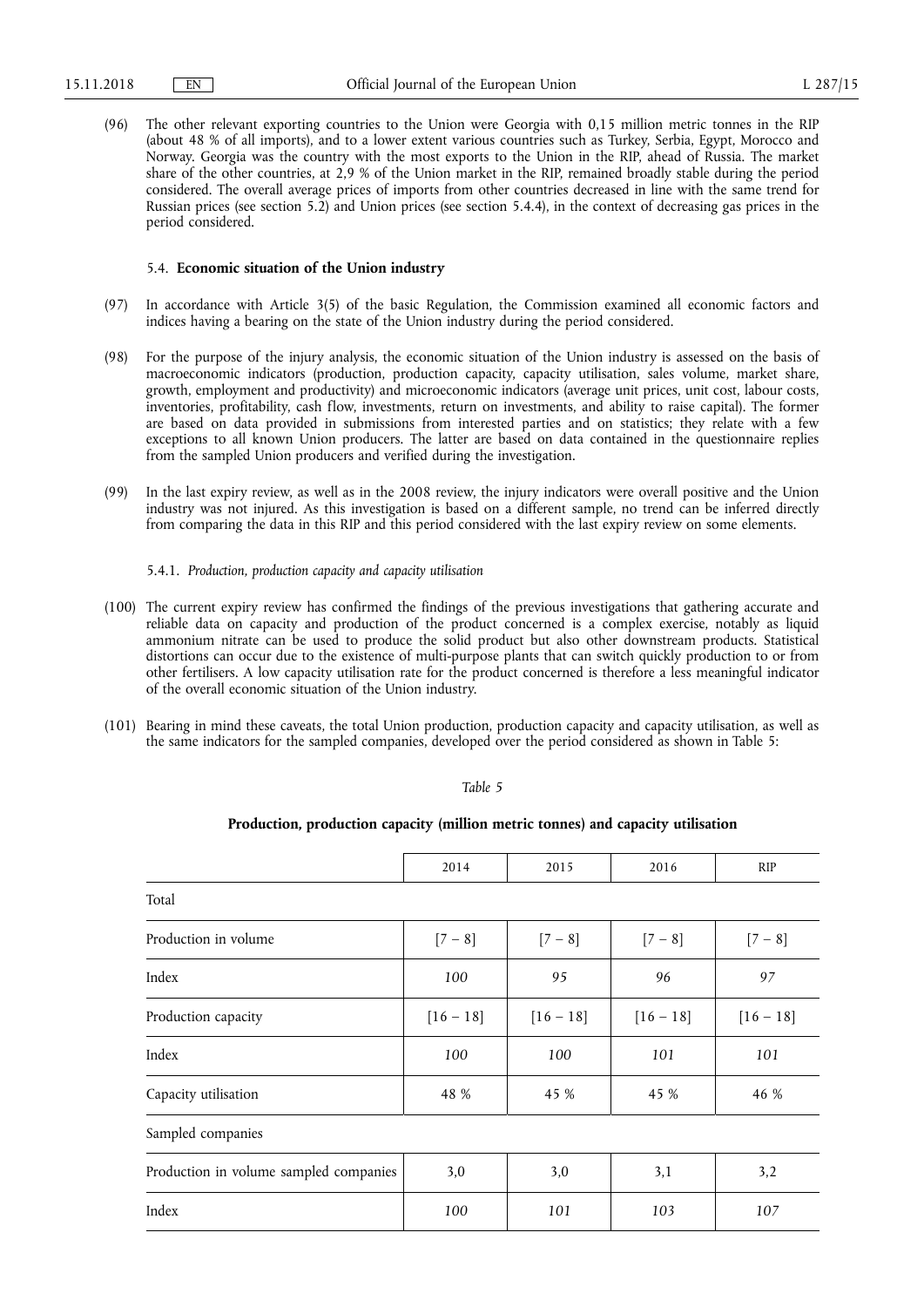|                                        | 2014 | 2015 | 2016 | <b>RIP</b> |
|----------------------------------------|------|------|------|------------|
| Production capacity sampled companies  | 4,9  | 4,9  | 4,9  | 4,9        |
| Index                                  | 100  | 100  | 100  | 100        |
| Capacity utilisation sampled companies | 62 % | 62 % | 64 % | 66 %       |
| Index                                  | 100  | 100  | 103  | 106        |

*Source: Fertecon data (in ranges) for total cross-checked with sampling form replies, and sampled companies questionnaire replies for sampled companies* 

- (102) Compared with an estimated production of around 10 million metric tonnes in Russia ( 1 ), the production was above 7 million in the Union. The level of production by Union producers is similar to the one in the last expiry review. ( 2 )
- (103) Production capacity remained stable over the period considered. Production of the sampled companies went up, resulting in a higher capacity utilisation. For the overall Union industry the capacity utilisation has been stable during the period considered.

5.4.2. *Sales volume, market share and growth* 

(104) The sales volume on the Union market to unrelated customers, and market share of the total Union industry, developed over the period considered as shown in Table 6:

#### *Table 6*

|                                                                                                          | 2014   | 2015   | 2016   | <b>RIP</b> |  |  |
|----------------------------------------------------------------------------------------------------------|--------|--------|--------|------------|--|--|
| Sales volume on the Union market                                                                         | 7,1    | 7,3    | 7,5    | 7,6        |  |  |
| Index                                                                                                    | 100    | 104    | 107    | 107        |  |  |
| Market share                                                                                             | 92,0 % | 90,9 % | 96.3 % | 95,9 %     |  |  |
| Index                                                                                                    | 100    | 99     | 105    | 104        |  |  |
| Source: Union consumption minus Imports from Russia and other countries as indicated in the tables above |        |        |        |            |  |  |

#### **Sales volumes (million metric tonnes) and market share**

- (105) Sales volumes to unrelated customers have slightly increased during the period considered. For the sampled companies only the data is not meaningful, as there is an apparent increase largely due to the end of a Joint Venture between two sampled companies during the period considered.
- (106) The total Union industry had a market share of more than 90 % in the period considered, as in the 2014 expiry review (92 % in the RIP, 93 % in 2010). In this RIP the Union producers' market share goes up to 96 %. In the original investigation period of 1999-2000, for the 2002 review, the market share was 68 % (based on Union before enlargement).

<sup>(</sup> 1 ) Based on sampling form replies. This is in line with the Fertecon data quoted in the RFPA submission of 13 March 2018 and the estimate in the last expiry review (Commission Implementing Regulation (EU) No 999/2014 of 23 September 2014 imposing a definitive anti-dumping duty on imports of ammonium nitrate originating in Russia following an expiry review pursuant to Article 11(2) of Council Regulation (EC) No 1225/2009 (OJ L 280, 24.9.2014, p. 19), recital (72)).

<sup>(</sup> 2 ) Commission Implementing Regulation (EU) No 999/2014 of 23 September 2014 imposing a definitive anti-dumping duty on imports of ammonium nitrate originating in Russia following an expiry review pursuant to Article 11(2) of Council Regulation (EC) No 1225/2009 (OJ L 280, 24.9.2014, p. 19), recitals (120) and (121).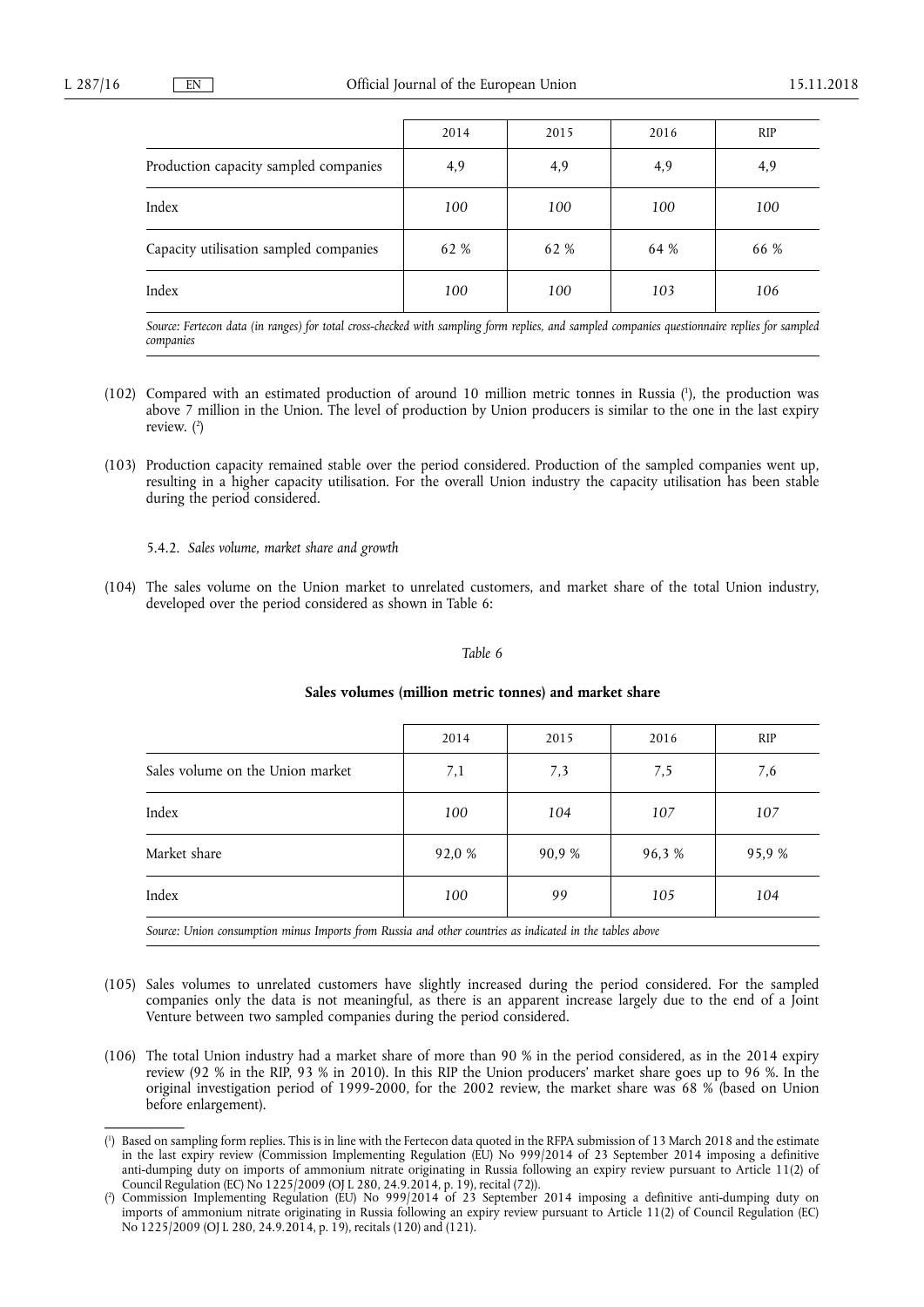### 5.4.3. *Employment and productivity*

(107) Employment and productivity for the five sampled companies developed over the period considered as shown in Table 7:

#### *Table 7*

### **Employment and productivity**

|                                        | 2014    | 2015    | 2016    | <b>RIP</b> |
|----------------------------------------|---------|---------|---------|------------|
| Number of employees                    | 1 0 9 5 | 1 0 2 8 | 1 0 4 4 | 1 0 2 6    |
| Index                                  | 100     | 94      | 95      | 94         |
| Productivity (metric tonnes/employee)  | 2 7 7 8 | 2989    | 3 0 0 4 | 3 1 7 0    |
| Index                                  | 100     | 108     | 108     | 114        |
| Source: Verified questionnaire replies |         |         |         |            |

(108) Employment remained rather stable throughout the period considered, with a decreasing trend. At the same time, productivity per employee has increased.

5.4.4. *Sales prices and factors affecting domestic prices* 

(109) The weighted average unit sales prices of the sampled Union producers to unrelated customers in the Union developed over the period considered as shown in Table 8:

# *Table 8*

|                                                     | 2014 | 2015 | 2016 | <b>RIP</b> |
|-----------------------------------------------------|------|------|------|------------|
| Average ex works unit selling price in the<br>Union | 268  | 270  | 190  | 185        |
| Index                                               | 100  | 101  | 71   | 69         |
| Unit cost of production                             | 229  | 224  | 177  | 176        |
| Index                                               | 100  | 98   | 77   |            |
| Source: Verified questionnaire replies              |      |      |      |            |

### **Sales prices in the Union and unit cost of production (EUR/tonne)**

- (110) The unit sales price of the Union industry to unrelated costumers in the Union saw a sharp decrease, by 30 %, between 2014 and the RIP. This decrease in sales price is a major trend in the period, with a decrease from EUR 268 per tonne in 2014 to EUR 185 in the RIP. The Applicant claimed that the price should have decreased even more, in line with the decreasing price of gas, which is the main cost item ( 1 ).
- (111) The average unit cost of production has not decreased as sharply as the sales price: from EUR 229 per tonne in 2014 to EUR 176 in the RIP.
- (112) Meanwhile, during the period considered, net sales outside the Union to unrelated parties nearly doubled in volume (to 190 926 metric tonnes), with the unit selling price outside the Union following the same sharp decreasing trend.
- (113) Following the disclosure, the Applicant submitted that AN prices have been rising in the UK and France after the RIP, and that therefore, taking the RIP cost of production, Union producers were in a strong position. The Commission noted that the cost of production is highly influenced by the level of gas price. Therefore, it is not appropriate to compare a selection of sales price from August 2018 with the cost of production of sampled companies during the RIP.

<sup>(</sup> 1 ) See for instance review request from the Applicant.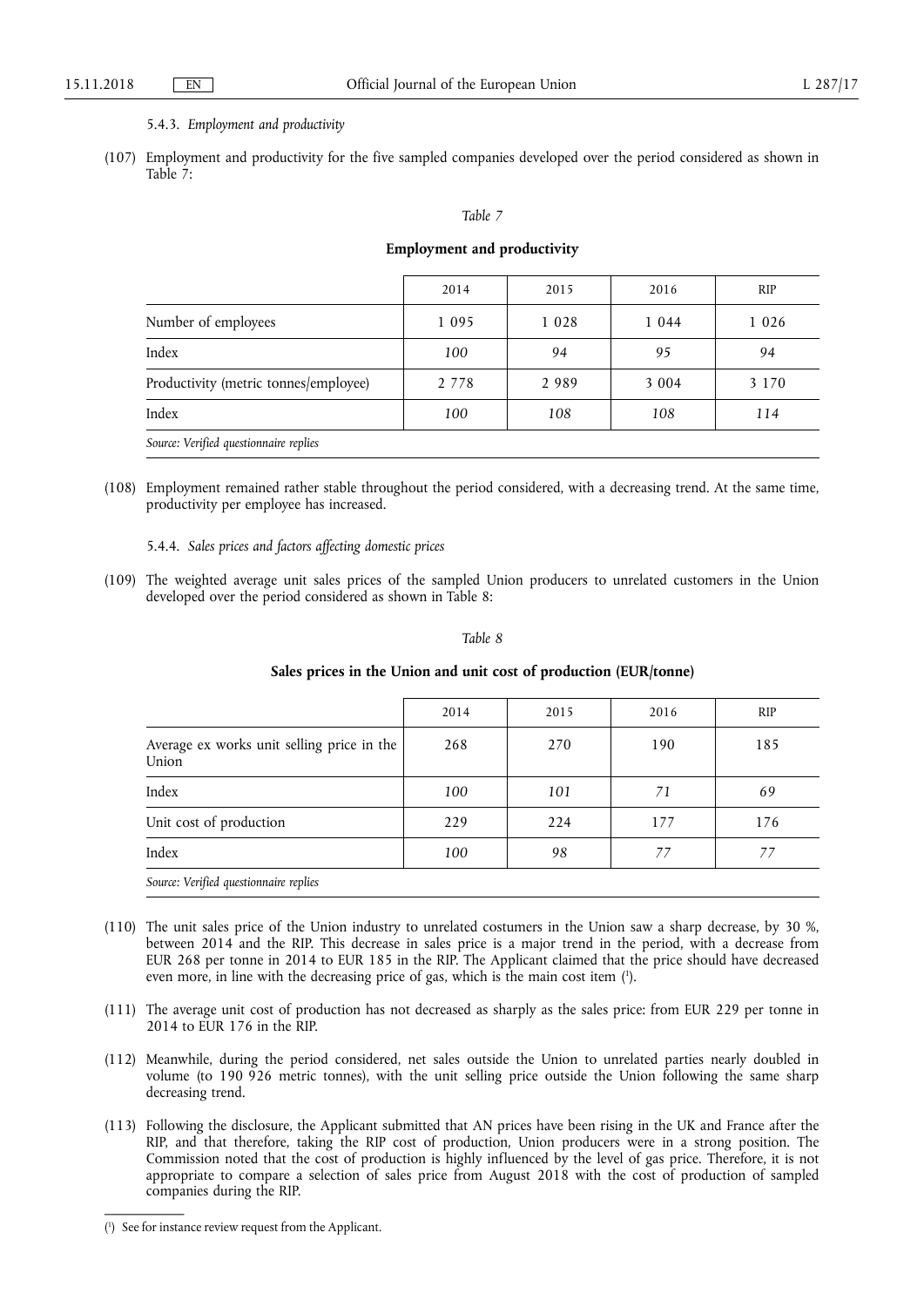(114) The Applicant also submitted that sales outside the Union showed that Union producers can compete with Russian producers. The Commission's investigation relates to the situation on the Union market. The fact that Russian exporting producers and the Union industry may compete on other third country markets with different market characteristics does not directly relate to that analysis.

5.4.5. *Labour costs* 

(115) The average labour costs for the sampled companies developed over the period considered as shown in Table 9:

#### *Table 9*

#### **Average labour costs per employee**

|                                        | 2014   | 2015   | 2016   | <b>RIP</b> |
|----------------------------------------|--------|--------|--------|------------|
| Average wages per employee (EUR)       | 44 715 | 50 367 | 47 258 | 47 818     |
| Index                                  | 100    | 113    | 106    | 107        |
| Source: Verified questionnaire replies |        |        |        |            |

(116) The average labour costs per employee increased during the period considered.

### 5.4.6. *Inventories*

(117) Stock levels of the sampled companies developed over the period considered as shown in Table 10:

#### *Table 10*

### **Inventories**

|                                                   | 2014    | 2015    | 2016    | <b>RIP</b> |
|---------------------------------------------------|---------|---------|---------|------------|
| Closing stocks (in metric tonnes)                 | 199 106 | 255 877 | 133 866 | 167 203    |
| Index                                             | 100     | 129     | 67      | 84         |
| Closing stocks as a percentage of produc-<br>tion | 7 %     | 8 %     | 4 %     | 5 %        |
| Index                                             | 100     | 127     | 65      | 79         |
| Source: Verified questionnaire replies            |         |         |         |            |

(118) The closing stocks fluctuate over the period considered, with an increase between 2014 and 2015, followed by a sharp decrease.

5.4.7. *Profitability, cash flow, investments, return on investments and ability to raise capital* 

(119) Profitability, cash flow, investments and return on investments of the sampled companies developed over the period considered as shown in Table 11. Triggered by a comment from an interested party upon disclosure, the Commission updated the two rows regarding profitability to account for a technical error.

#### *Table 11*

#### **Profitability, cash flow, investments and return on investments**

|                                                                                       | 2014   | 2015   | 2016  | <b>RIP</b> |
|---------------------------------------------------------------------------------------|--------|--------|-------|------------|
| Profitability of sales in the Union to unre-<br>lated customers (% of sales turnover) | 12.5 % | 13.6 % | 7.8 % | 5.1 %      |
| Index                                                                                 | 100    | 109    |       |            |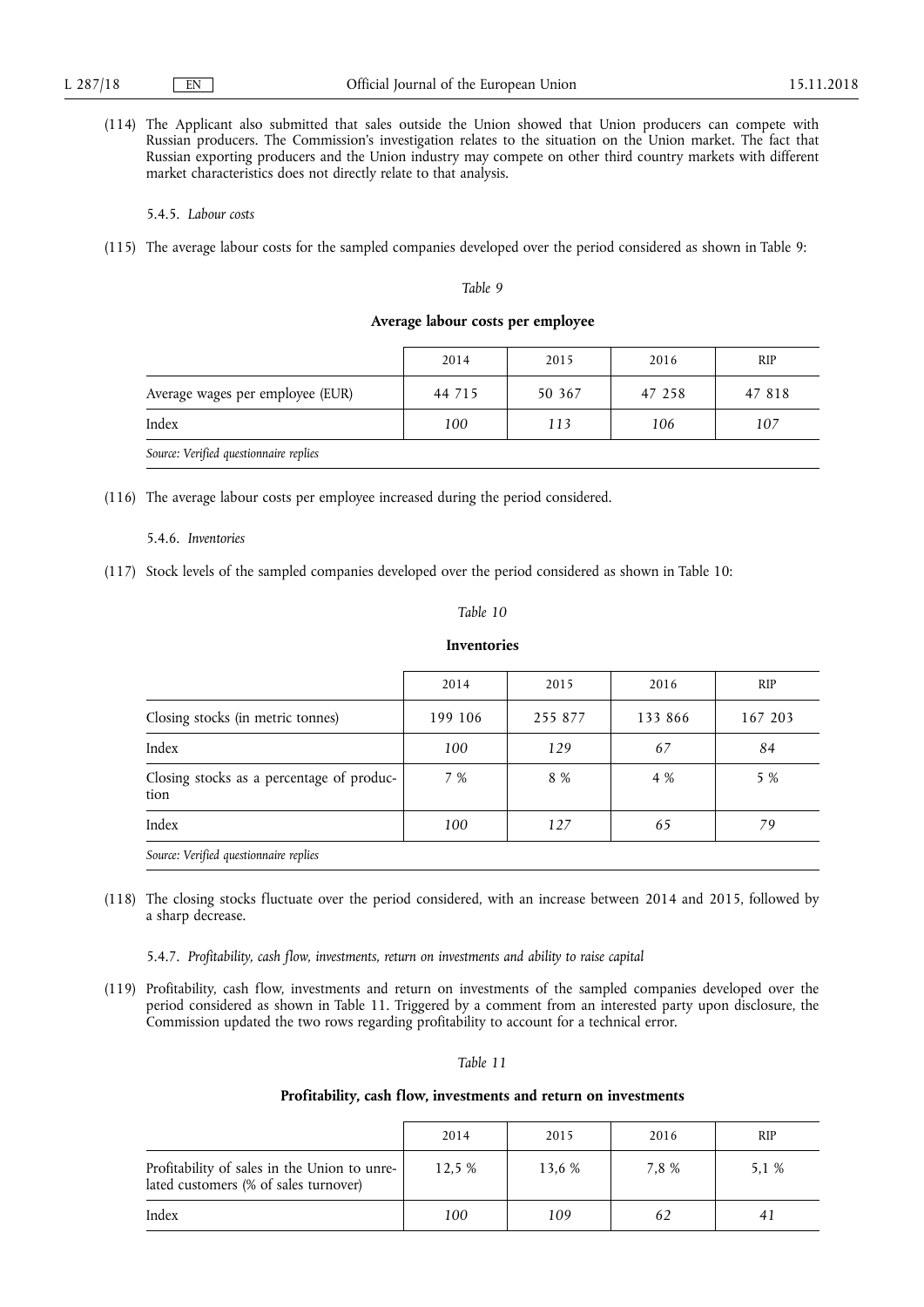|                                        | 2014        | 2015        | 2016        | RIP        |
|----------------------------------------|-------------|-------------|-------------|------------|
| Cash flow (EUR)                        | 134 204 393 | 120 273 261 | 100 004 695 | 75 785 111 |
| Index                                  | 100         | 90          | 75          | 56         |
| Investments (EUR)                      | 45 377 547  | 48 718 848  | 51 507 723  | 41 664 854 |
| Index                                  | 100         | 107         | 114         | 92         |
| Return on investments                  | 19,8 %      | 19,9 %      | 10,0 %      | 6,9 %      |
| Index                                  | 100         | 101         | 50          | 35         |
| Source: Verified questionnaire replies |             |             |             |            |

- (120) As set out in section 5.4.4 above, the sales price has seen a significant decline in the period considered, related notably to the lower gas prices, but the average unit cost of production has not decrease as sharply.
- (121) Therefore, the profitability of the sampled Union producers decreased overall from 12,5 % in 2014 to 5,1 % during the RIP. This is below the target profit of 8 %. However, profitability is to a large extent influenced by the performance of the UK sampled producer ( 1 ) and a large increase in SG&A and overheads for two other sampled producers during the period considered.
- (122) By contrast, in the 2002 review, for the original investigation period (1 July 1999 to 30 June 2000) profitability  $was - 18.0 %$
- (123) The change in profitability in the period considered appears not to be linked to Russian exports, as these exports have decreased since 2014, but to an overall business cycle, as well as to some specific elements for two companies/groups.
- (124) As in the previous investigations, the Union industry contested the target profit of 8 % and claimed that this industry needs significant investment and a ROCE of minimum 12 %. ( 2 ) Fertilizers Europe submitted an expert study it had ordered ( 3 ) claiming that to achieve an average ROCE of 12 %, an average pre-tax profit per tonne of EUR 94, the equivalent of a pre-tax return on sales (ROS) margin of 36 %, is needed. ( 4 )
- (125) Cash flow and return on investment decreased significantly between 2014 and the RIP. The net cash flow is the ability of the Union industry to self-finance their activities. Its development followed that of profitability in a negative trend. The return on investments is the profit in percentage of the net book value of investments. Its development largely mirrored the development of profitability in a negative trend. Meanwhile, the investments fluctuated during the period considered, with an increase between 2014 and 2016 but a decrease in the RIP.
- (126) The investigation did not reveal any difficulties encountered by the sampled Union producers in raising capital.

#### 5.4.8. *Conclusion on the situation of the Union industry*

- (127) The 2008 review and the last expiry review both concluded that the economic situation of the Union industry was non-injurious.
- (128) In this investigation many injury indicators show a mixed picture and a downward trend. Sales prices are negatively influencing the profitability picture. While trends of the financial indicators such as profitability, cash flow and return of investments are negative, their absolute levels do not show injury. The market share of the Union industry remained above 90 % in the period considered.

( 2 ) The Return On Capital Employed (ROCE) is a financial ratio to measure a company's profitability and the efficiency with which its capital is employed.

<sup>(</sup> 1 ) This was partly linked to a plant breakdown in the RIP, during which the profitability plummeted versus 2015 and 2016.

<sup>(</sup> 3 ) Fertilizers Europe submission dated 8 February 2018, submitted in this investigation on 5 April 2018. The name of the expert is confidential to avoid any adverse impact on it.

<sup>(</sup> 4 ) Fertilizers Europe hearing slides of 8 February 2018.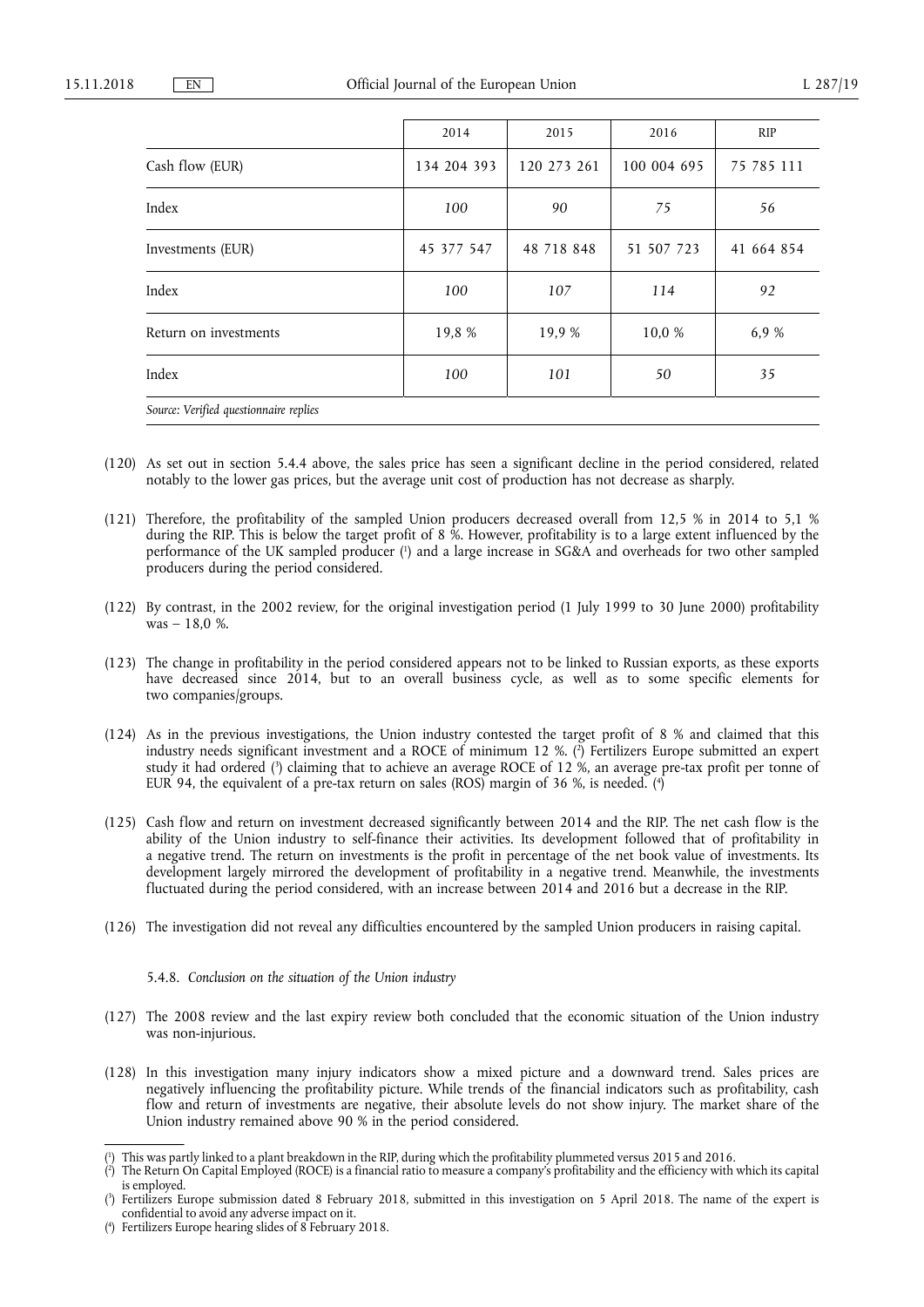- (129) The injury indicators show that the financial performance and economic state of the industry follow a negative trend. However, the situation is much healthier than in the 2002 review, where profitability was – 18 % in the investigation period and the market share of the Union industry was 68 % (before Union enlargement).
- (130) The Commission therefore concluded that the Union industry does not suffer material injury within the meaning of Article 3(5) of the basic Regulation, although it is not as healthy as in the last expiry review and there appears to be a downwards trend, related notably to the decrease in prices.

#### 6. LIKELIHOOD OF RECURRENCE OF INJURY

- (131) The Commission assessed what would be likely to happen to the Union industry's situation if measures were terminated.
- (132) For this purpose, as set out in section 1.4.3.2, the Commission gathered data from the cooperating Russian exporting producers, such as on sales prices, production and spare capacity.

#### 6.1. **Available spare capacity in Russia**

- (133) In the last expiry review, a spare capacity of around 1 million tonnes was found (for a total production capacity of 9,6 million tonnes).
- (134) Based on Fertecon data, production of AN in Russia has increased by 7 % since 2013 and is set to increase further by 2030. Russian domestic consumption has increased significantly as indicated in section 2.4. Capacity utilisation exceeds 95 % and is expected to stay at this level in the next years.
- (135) Fertilizers Europe claimed that Russian spare capacity was 1,3 million tonnes, or 18 % of the Union market. ( 1 ) Following disclosure, it reiterated its claim and also referred to the Commission's findings in the last expiry review.
- (136) The Russian association RFPA claimed that Russian spare capacity amounted to around 174 000 metric tonnes (Fertecon estimate), around 2 % of the Union consumption. ( 2 ) It submitted that Fertilizers Europe's estimate was incorrect as it took into account only solid AN, and that Fertecon data should be used.
- (137) As the Commission found in the last expiry review, Russian exporting producers tend to report installed capacity based on the nameplate theoretical capacity. In this investigation as well, the Commission disregarded the nameplate capacity quoted by Russian cooperating companies as they in fact produced more than their theoretical capacity. The estimated capacity utilization for the two cooperating exporting producers was above 94 %.
- (138) To establish capacity and spare capacity in Russia, the Commission used verified data from the cooperating companies and data for all other Russian exporters, adjusted when necessary ( 3 ). It found that capacity in Russia was around 11 million tonnes, with spare capacity of 0,6 million tonnes. This figure amounts to 7,7 % of Union consumption of around 7,9 million tonnes. Spare capacity is hence more limited than in the last expiry review. But if fully directed to the Union market, significant volumes could still be exported and have a particularly strong effect on some neighbouring regions.
- (139) Fertilizers Europe also argued that Russian capacity will be extended in view of the recent Russian plan on fertilizers of March 2018. ( 4 ) The Russian association RFPA contested Fertilizers Europe's interpretation of the report in its follow-up submission. ( 5 ) While the report does not directly point to an increase for AN, it indicates the importance of fertilizers for the Russian economy and the willingness of the government to ensure a high capacity in the country.

<sup>(</sup> 1 ) Fertilizers Europe hearing slides of 22 March 2018.

<sup>(</sup> 2 ) RFPA submission of 13 March 2018.

<sup>(</sup> 3 ) Based on sampling form replies and the website of one company. The adjustment was made to account for the issue of the use of nameplate capacity by Russian companies.

<sup>(</sup> 4 ) Fertilizers Europe hearing slides of 12 April 2018 and annex 'Roadmap for the development of production of mineral fertilizers for the period until 2025'.

<sup>(</sup> 5 ) RFPA submission of 24 April 2018.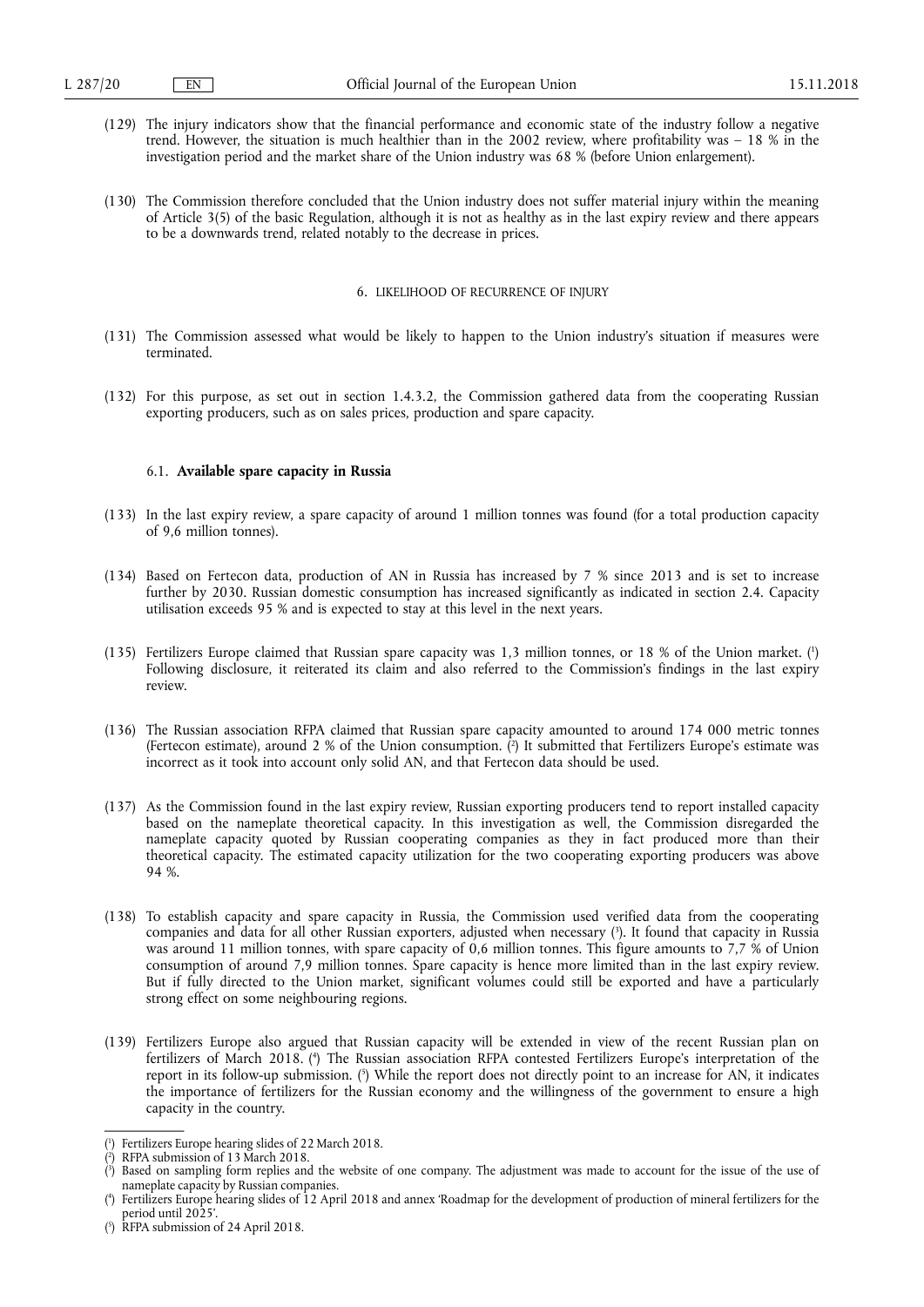- (140) Following the disclosure, the Russian association RFPA claimed that this spare capacity would not be directed to the Union in view of the future development of Russian domestic consumption (see section 3.3). The Commission rejected this claim. While Russian consumption is expected to slightly increase it cannot be concluded that the existing spare capacity would be fully used to satisfy the domestic demand. In any event, RFPA's claim does not take into consideration any future additional Russian AN capacity.
- (141) Furthermore, the Applicant submitted that, even if the industry lost 7,7 % of the market, the Union industry market share would remain higher than in the 2002 review. The Commission noted that comparing the market shares of the Union industry in 1999-2000 and 2016-2017 must take into account the broader context. In 2002, the Union industry consisted mainly of Western European companies which faced imports not only from Russia, but also from Eastern European States which have since then become members of the Union. Accordingly, the enlargement of the Union increased the market share of the Union industry significantly. Therefore, the situation in 2002 is not directly comparable with the situation in this review.

#### 6.2. **Behaviour of Russian exporters on third country markets**

- (142) The domestic Russian market is the main market of Russian producers. Brazil is by far the largest market for exports of the cooperating Russian companies. The Union industry submitted that Russian exporters would redirect volumes to the Union. ( 1 )
- (143) Sales prices from the cooperating companies show a mixed picture: prices in some third countries are less attractive than Union prices, although for some countries the opposite is true. The Commission therefore concluded that some Russian volumes may be redirected from less attractive third markets to the Union market if measures lapse.
- (144) The risk of redirection is also reinforced by the expected future development of nitrogen fertilizers capacities in the US, as set out in section 3.3.
- (145) Following the disclosure, the Applicant and the Russian association RFPA claimed that redirection was unlikely as in particular one Union producer purchased considerable volumes of AN from Russia for sales globally, and would be unlikely to shift sales to the Union. The Commission noted that this phenomenon concerns some producers only, and that if the measures were terminated the behaviour of Russian exporting producers selling AN would likely change.
- (146) Moreover, the Russian association RFPA claimed that the investments in Brazil by various Russian exporting producers showed the attractiveness of Brazil by contrast to the Union. The Commission noted that these investments confirm the willingness of Russian producers to export to third countries. These investments were made while measures have been in place in the Union. They do not give an indication as to whether the Union market would be attractive or not should the measures be terminated (see section 6.4).

#### 6.3. **The likely future evolution of Russian export prices**

- (147) As set out in section 5.3.2, the Commission could not make a decisive finding on undercutting.
- (148) As set out in section 5.3.1, the sales of PJSC KuibyshevAzot were not representative due to the volume and specific customer relationship at stake.
- (149) For its prospective analysis on the likelihood of recurrence of injury, the Commission accordingly took into consideration the overall Union sales of Uralchem, including the sales of dirty AN by the Kirovo branch of Uralchem. It recalled that dirty AN is part of the product concerned in this investigation and constitutes the vast majority of the exports to the Union from Russia.
- (150) For all sales of AN by Uralchem, first, adjustments downwards were made for transport and unloading (in the range of [EUR 5 to 15 per tonne]). Second, as set out in section 5.3.1, Uralchem sells through a related trader. The Commission established the export price on the basis of Article 2(9) of the basic Regulation. Adjustments downwards were made for all costs incurred between importation and resale including SG&A (in the range of [1 % to 3 %]) and a reasonable profit margin. For the profit margin, given the lack of cooperation from unrelated

<sup>(</sup> 1 ) Fertilizers Europe hearing slides of 22 March 2018.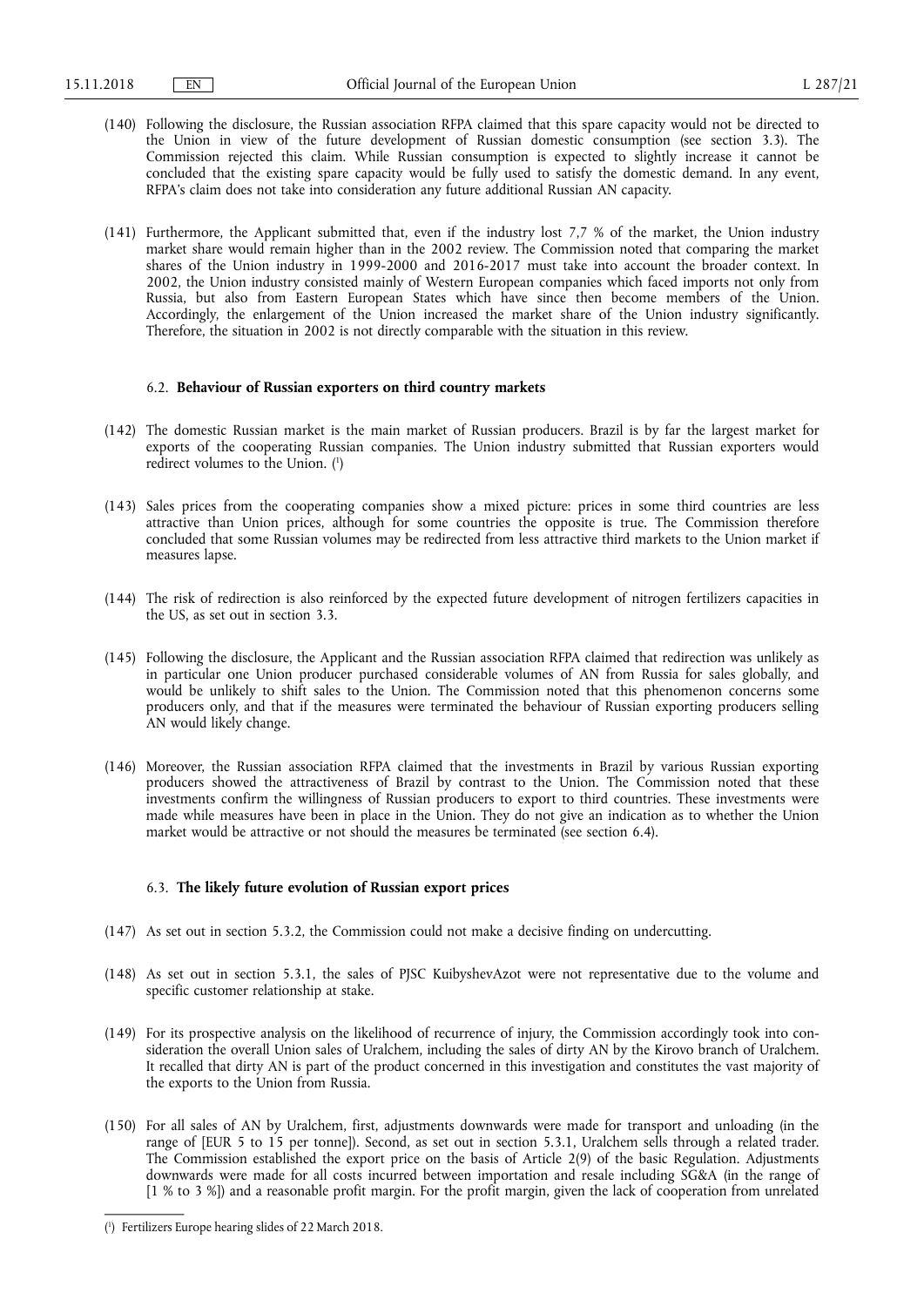importers in the present investigation as well as lack of verified data from previous investigations covering the same product definition, the Commission used the profit margin of an unrelated importer from a recent investigation on another, similar chemical, melamine, in the range of [2 % to 4 %] ( 1 ).

- (151) Following the disclosure, the Russian association RFPA argued on behalf of Uralchem that the Commission had incorrectly made adjustments related to transport and unloading costs. The Commission found this claim to be warranted in respect of some company specific delivery terms to a few Member States.
- (152) In addition, RFPA claimed that no Article 2(9) adjustment was warranted as the Uralchem Trading SIA in Latvia did not import AN in the Union. The Commission recalled that this company was related to one exporting producer. Therefore, it was entitled to construct the export price under Article 2(9) of the basic Regulation.
- (153) For the sales by the Kirovo branch of Uralchem of dirty AN, the Commission compared the price at which Uralchem sold the dirty and the normal AN in a large third country market where the Commission found that the volumes sold of both dirty and normal AN were representative. A conclusive trend could be found that Uralchem sold the dirty AN at a higher price than the normal AN. Therefore an adjustment downwards (in the range of [8 % to 10 %]) was made to establish a price at which normal AN would likely enter the Union market.
- (154) Following the disclosure, the Russian association RFPA claimed that the data used for the adjustment was incorrect. The Commission noted that using alternative data following RFPA's claim would be less relevant due to the lesser quantity for comparison purposes, but would in any event result in a similar adjustment, with a difference of less than one percentage point, thereby confirming the relevance of the trend found as a reasonable basis for the adjustment.
- (155) Moreover, the Commission considered it appropriate to take account of the fact that a future export price would concern all potential Russian exports to the Union, catering for the variety of sales channels and delivery terms likely to be used by all Russian exporting producers. Therefore, the Commission took that element into account in the determination of the future export price.
- (156) On that basis the Commission established a prospective and likely price of AN from Russia to the first independent customer in the Union, established on a cost, insurance, freight ('CIF') basis, with appropriate adjustments upwards for conventional duty  $(6,5, 8)$  and importation costs (in the range of  $[1, 8, 16, 3, 8]$ ). The Commission found that the product concerned would be likely be sold on the Union market at a price below the weighted average sales price of the Union producers charged to unrelated customers on the Union market.
- (157) The Union industry submitted that Russian prices to Brazil should be adjusted to replace the Russian export price to the Union. ( 2 ) Following the disclosure, the Union industry reiterated this claim. In view of the significant volumes of Russian AN reaching the Union market for the Russian cooperating companies, taking into account the dirty AN sold by the Kirovo branch of Uralchem and the relevant adjustment, such a methodology was not appropriate.
- (158) By contrast, the Applicant and the Russian association RFPA argued that the Commission should use statistical data instead of actual verified sales of Uralchem, to establish the injury margin. RFPA argued that the Commission has used statistical data in various investigations on AN or other products.
- (159) The Commission rejected this claim as it considered that the verified data used was more reliable than unverified statistical data. In this respect the Commission recalled that the verified information accounted for significant volumes of Russian AN reaching the Union market taking into account also the dirty AN sold by the Kirovo branch of Uralchem. By contrast, in the 2002 review the sole cooperating exporting producer had no exports of the product concerned to the Community. Moreover, in the last expiry review price undertakings were in place.

<sup>(</sup> 1 ) Commission Implementing Regulation (EU) 2017/1171 of 30 June 2017 imposing a definitive anti-dumping duty on imports of melamine originating on the People's Republic of China following an expiry review pursuant to Article 11(2) of Regulation (EU) 2016/1036 of the European Parliament and of the Council (OJ L 170, 1.7.2017, p. 62), recital (156). It is noted that both melamine, obtained from urea, and AN are derivatives of natural gas, and that there is some overlap in the producing companies.

<sup>(</sup> 2 ) Fertilizers Europe hearing slides of 22 March 2018.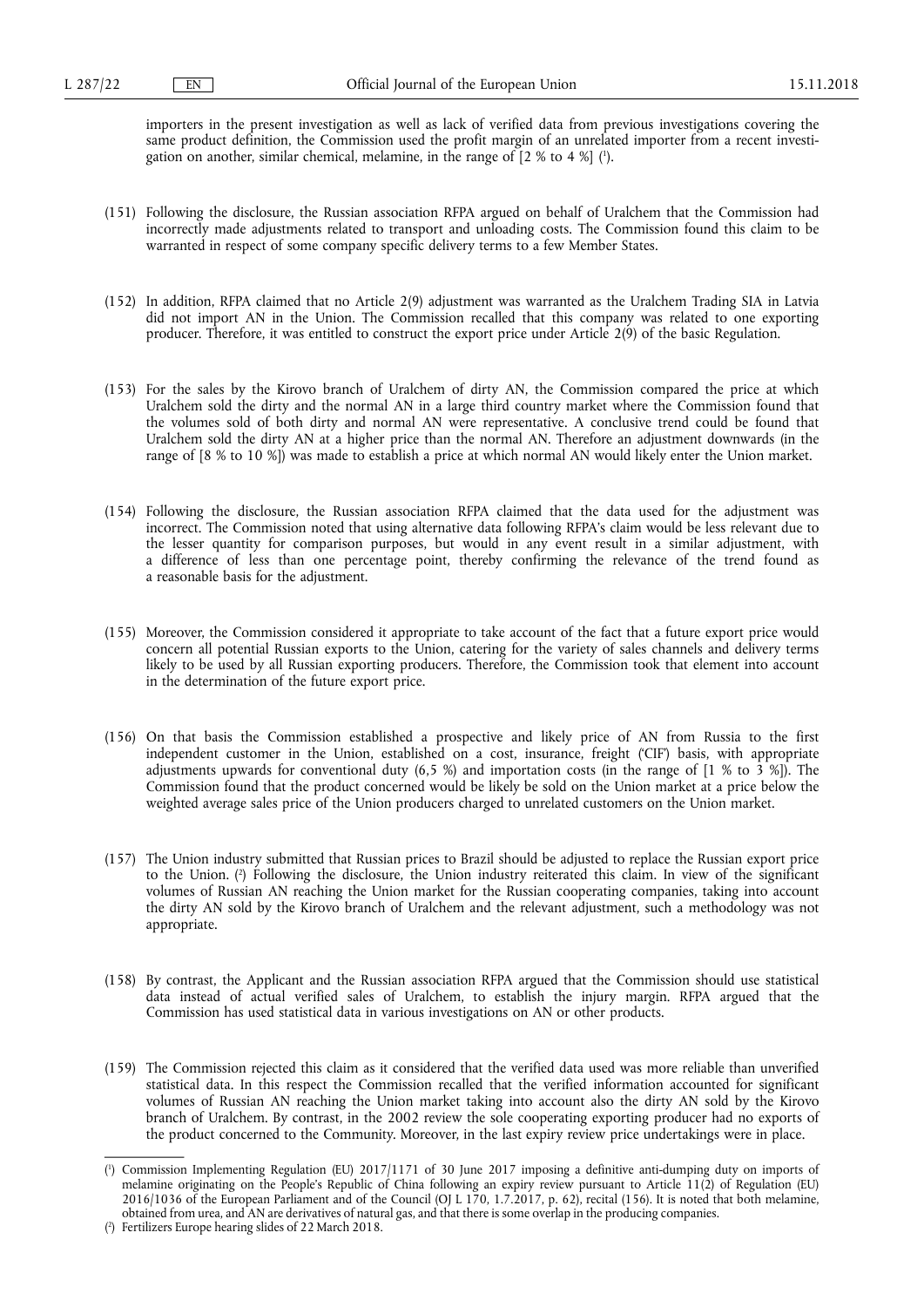#### 6.4. **Attractiveness of the Union market**

- (160) Globally, urea is the leading fertilizer, with above 50 million nitrogen tonnes, versus around 10 million for AN ( 1 ). However in the Union, AN is the leading fertilizer. The Union is the largest AN market in the world, although now closely followed by Russia. As noted above, the level of total imports to the Union has decreased, but some countries have exported more over the period, such as the neighbouring Georgia and Turkey. Russian producers could treat the Union as neighbouring market and prefer exports to Europe over exports to Latin America. Furthermore, the Union market remains attractive in terms of prices.
- (161) In view of its size, geographic proximity and prices, the Union market is hence considered attractive for Russian producers.
- (162) The Commission conducted a simulation to consider what would happen to the Union industry's profitability in a scenario where the Union industry would have to match the Russian average price established in section 6.3 to maintain its volumes. Based on this simulation, the profitability of the Union industry would turn negative.
- (163) Following the disclosure, the UK farmers association submitted that due to the strong economic performance of the Union industry, the recurrence of injury was unlikely to recur. In view notably of the results of the simulation, the Commission dismissed this claim.
- (164) Moreover, the Applicant stressed the Russian association RFPA's claim that Russian volumes would not enter the Union market because of, among others, the lack of infrastructure from Russian companies in the Union. However, the same submission from the Applicant assumed that, if the measures were terminated, Russian companies would have an incentive to invest in facilities.
- (165) In addition, the Russian association RFPA and the Applicant stated that the decreasing volumes from dirty AN to the Union in the period concerned proved the lack of attractiveness of the Union market. RFPA also argued that the CAN imports from Russia to the Union had dropped. The Commission recalled that it did not investigate the CAN market. While decreasing volumes of dirty AN were observed recently, no long term trend has been observed that could demonstrate that the European market is no longer attractive to Russian producers of AN as a whole should the measures be terminated.

### 6.5. **Conclusion on likelihood of recurrence of injury**

- (166) There is a likelihood that Russian producers could use their still available albeit limited spare capacity to export to the Union should the measures be terminated. It is also likely that some volumes that are currently exported to third countries would be re-directed given the relative attractiveness of the Union market and its proximity to Russia. As the Union industry is in a less prosperous state compared to the last expiry review (section 5), such increased volumes could likely cause injury to recur. The likely future evolution of Russian export prices is also a clear indication that injury could recur quickly.
- (167) On this basis, it is concluded there is a likelihood of recurrence of injury should the measures be removed.

## 7. LEVEL OF THE ANTI-DUMPING MEASURES

### 7.1. **Setting of the level of duty**

- (168) In line with Article 11(9) of the basic Regulation, the Commission followed to the extent possible the methodology used when setting the measures. It established the amount of duty necessary to avoid recurrence of injury to the Union industry.
- (169) For the injury margin calculation, in the 2002 review, the non-injurious price has been obtained by adding to the full unit cost of production a profit margin that may reasonably be reached in the absence of injurious dumping. The profit margin used for this calculation was 8 %. The Commission followed the logic set out in section 6.3, and used the same profit margin in line with the previous investigations concerning AN.

<sup>(</sup> 1 ) See Yara Industry Handbook 2017 [https://www.yara.com/siteassets/investors/057-reports-and-presentations/other/2017/fertilizer](https://www.yara.com/siteassets/investors/057-reports-and-presentations/other/2017/fertilizer-industry-handbook_2017_slides_only.pdf/)[industry-handbook\\_2017\\_slides\\_only.pdf/.](https://www.yara.com/siteassets/investors/057-reports-and-presentations/other/2017/fertilizer-industry-handbook_2017_slides_only.pdf/)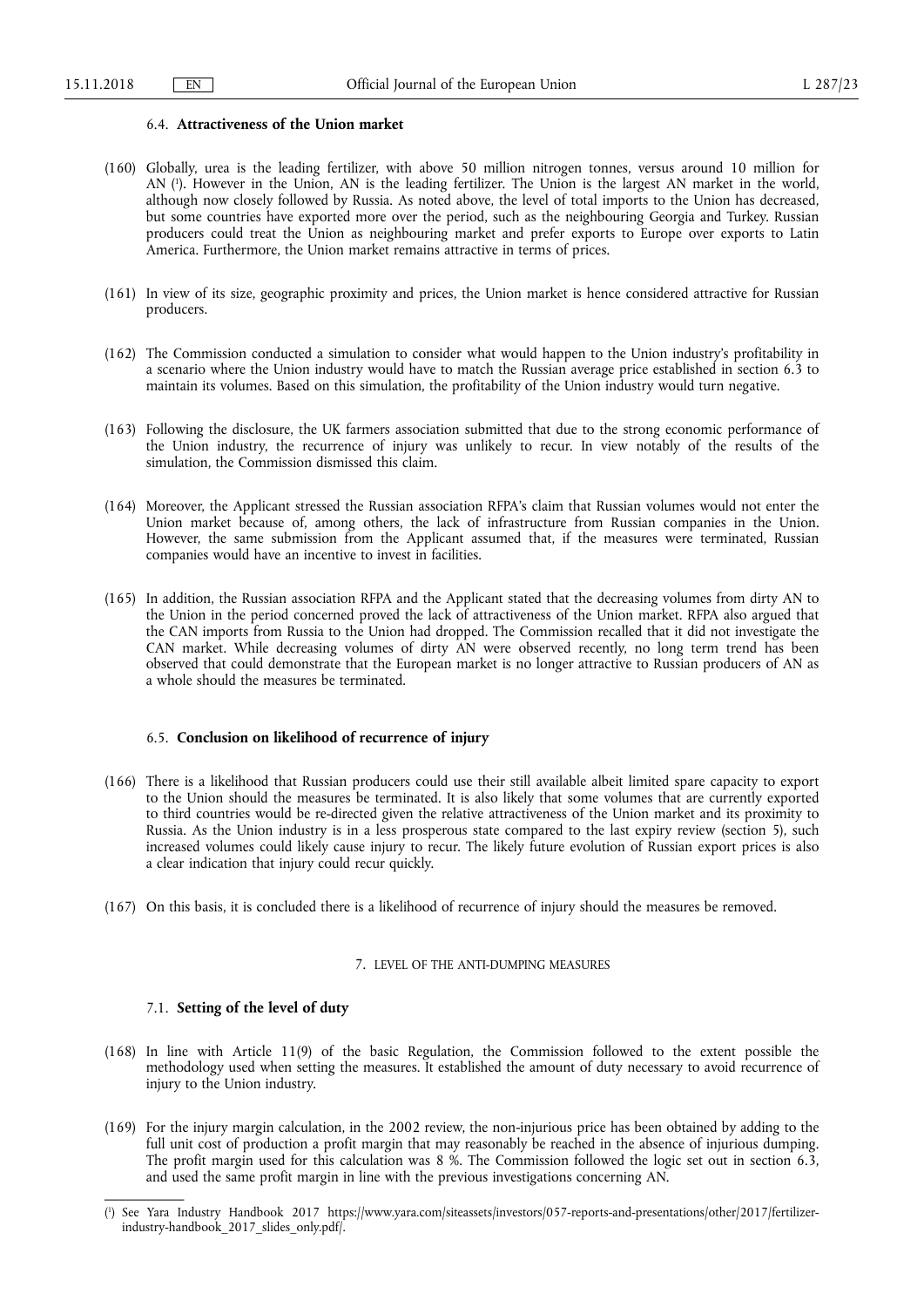- (170) The Union industry ordered and submitted a study by an expert to substantiate why, in its view, a significantly higher target profit of 36 % ROS (12 % ROCE) was justified. ( 1 ) This claim had been made and rejected by the Commission in previous investigation. The claim could, as in previous cases, not be accepted because the target profit for the analysis must be limited to the profit which the Union industry could expect to achieve in normal conditions of competition, in the absence of dumped imports.
- (171) Following the disclosure, two Union producers reiterated the same claim, requesting a target profit of 36 % ROS. In the alternative they submitted that the Union industry had in past years achieved two-digit profitability which would justify a higher target profit than 8 %. The Commission noted that the profitability of the Union industry has fluctuated during the period considered as well as in previous years when measures have been in place both above and below the target profit. The Commission therefore considered that the target profit of 8 % in the absence of dumping, as established in previous investigations was still valid.
- (172) Moreover, two Union producers claimed that the cost of production of Union producers should be changed to take into account developments following the RIP relating to gas price and CO<sub>2</sub> emissions. The Commission rejected this claim and recalled that under Article 6 of the basic Regulation, information relating to a period subsequent to the investigation should normally not be taken into consideration.
- (173) The level found is EUR 32,71 for normal AN. This is below the level of EUR 47,07 set in the 2002 review. The Commission then established the level of measures for various product types (see section 9) in line with the methodology used in previous investigations.

### 7.2. **Users' request for termination of the measures**

- 7.2.1. *Arguments raised by users in the course of the investigation*
- (174) During the investigation, the Applicant claimed that the injury situation has changed due to changes of lasting nature which in turn alters the result of the balancing exercise within the Union interest test.  $(2)$  In addition, COPA-COGECA, representing Union farmers and cooperatives, sent submissions and called for the anti-dumping measures to be terminated. COPA-COGECA claimed that the anti-dumping measures damage the competitiveness of Union agricultural exports and family farm incomes.
- (175) As set out in section 1.4.4, the Commission sent a questionnaire to farmers' associations and nearly all interested parties (farmers' associations, Union industry and Russian association) have submitted comments on this point.
- (176) Following the disclosure, several European farmers associations reiterated that the measures are hurting European farmers and lowering their global competitiveness. The Applicant submitted that the Commission should have conducted a broader assessment of the Union interest. It is recalled that the Notice of Initiation stated that '*the partial interim review is limited in scope to the examination of injury*'. Nonetheless, the Commission addressed in section 7.2.2 below the substance of all arguments made by by both the Applicant and Fertilizers Europe during the course of the investigation. The Applicant also claimed that comments submitted by Fertilizers Europe should be disregarded due to the timing of their submission. In view of the fact that Fertilizers Europe raised its arguments in good time during the ongoing investigation this claim is rejected.

#### 7.2.2. *Assessment*

(177) First, the farmers' associations claimed that the measures have for many years made a key raw material more expensive. The part of fertilizers in the cost of production of farmers can go up to 40 %. The Commission acknowledged that AN is an important fertilizer and a key raw material for various European farming businesses. The amount of used AN as a fertilizer depends on the grown cereal (wheat, barley, oats, rye, triticale),

<sup>(</sup> 1 ) Fertilizers Europe submission dated 8 February 2018, submitted in this investigation on 5 April 2018. The name of the expert is confidential to avoid any adverse impact on it.

<sup>(</sup> 2 ) See for instance the Applicant's submission of 9 November 2017 and the Applicant's hearing slides of 3 January 2018. See also various emails in September 2017 from farmers' associations requesting interested party status.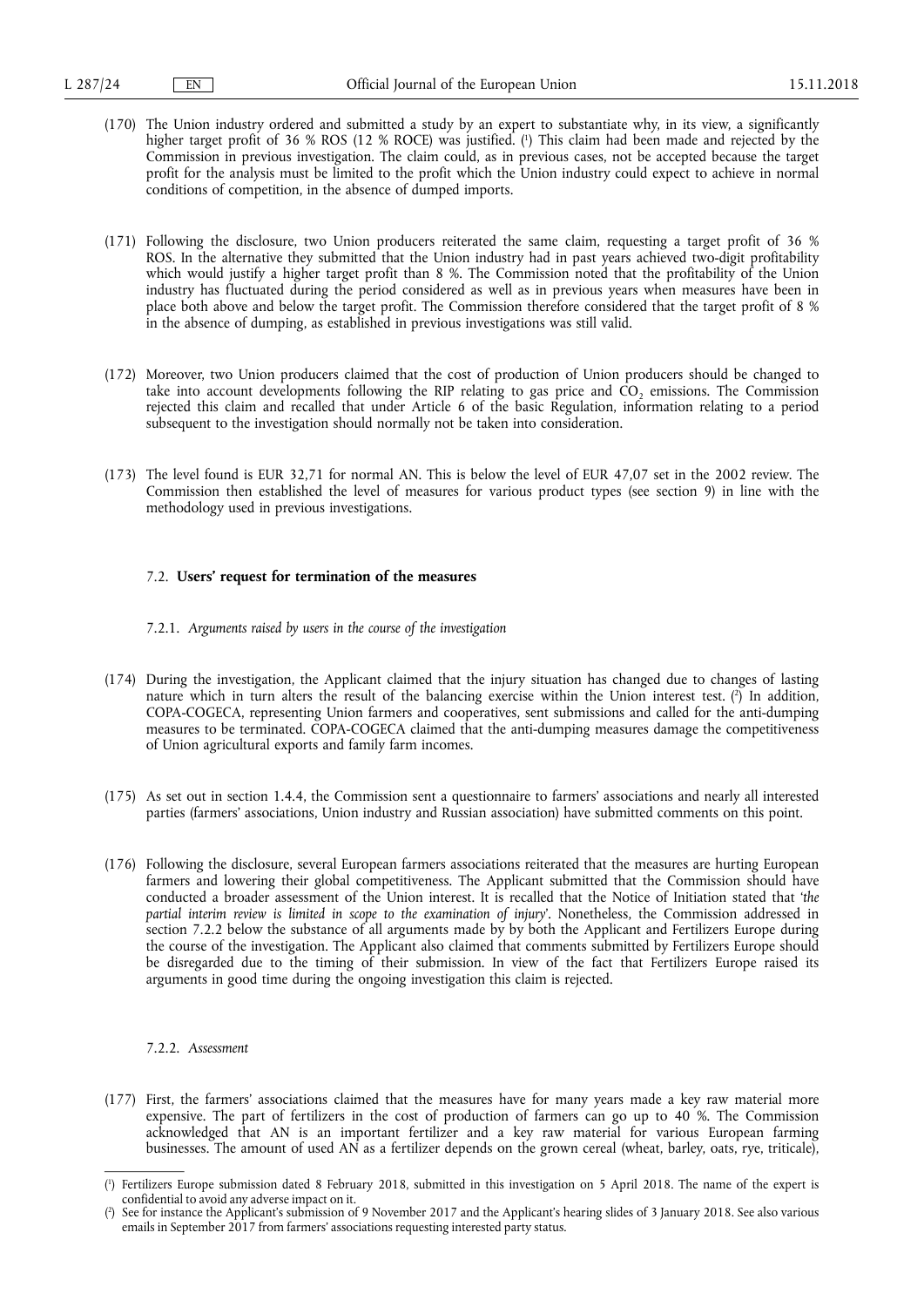oilseed rape, potatoes, sugar beet, or grassland. Moreover, the costs of AN for farmers also varies from country to country. For the UK for example, AN consisted between 8 % and 45 % of the fertilizers used for the crops mentioned. The Commission thus found that the use of AN as a fertilizer covers very diverse realities and cost of fertilizer on average appears to be below 10 %. As the measures are not limited geographically to areas where the cost of fertilizers is particularly high, the overall cost for farmers in the entire Union is hence not disproportionately high.

- (178) In addition, the Applicant submitted that AN was not priced at parity with urea in the Union and alleged that this was due to the measures. The Union industry did not reject the claim that AN had a premium over urea, but submitted that this was due to specificities of the product. The Commission recalled that the current investigation was limited to the AN market and not to the markets for other fertilizers.
- (179) Second, the Applicant claimed that the Union farmers were suffering from competition as Russian farmers who benefit from low fertilizer costs are entering the Union market with cereals. Union cereal producers notably have indicated that they suffer from global competition and limited access to competitively priced inputs, including AN. It noted that Union farmers not only face increased competition in the Union, but they have also been displaced from export markets, for instance in Egypt. Following the disclosure, the Applicant claimed that the analysis should focus on the sectors most impacted, such as arable crops and dairy. It noted that in 2015-2016 the Union was the world's second largest exporter of grains, but is forecasted in 2018 to be only the fifth largest exporter. The Commission noted that the measures were in place in 2015-2016 at a time were competitiveness seemed high. By contrast, Fertilizers Europe highlighted that in the long term EU agricultural exports have been a major success. The Commission found that the elements submitted from both sides were not exhaustive, as the picture varies by country/crop, and no firm conclusion could be drawn that the export performance of the farmers should tilt the balancing of interests towards that of farmers.
- (180) Third, the Irish association also pointed out the shortage of supply, especially in 2017. However, the Commission found that the Union industry's capacity could cover consumption. Moreover, the Irish market encountered specific delivery problems in the distribution chain which cannot be generalised.
- (181) Furthermore, AN is prohibited in Ireland for regulatory reasons. The Irish farmers admitted that they use CAN instead, but claimed that the high AN prices also have an influence on the CAN prices. However, the measures in place do not prevent Russian companies to produce and export CAN. The Russian association indicated that, taking into account the normal 6,5 % duty, the average price of CAN coming from Russia into Ireland is higher than for the CAN coming from Belgium or from the Union overall. Therefore, the Russian association noted that the Irish CAN market is not attractive for Russian producers even without anti-dumping duties.
- (182) Finally, in the last expiry review, the Commission noted that farmers may not benefit from a potential price decrease following a potential termination of the measures. Farmers typically buy from distributors who may not pass on any of the benefits. Following the disclosure, the Applicant noted that farmers can organize in cooperatives and would benefit from increased competition from Russian exporting producers on the Union market, lowering farmer production costs. The Commission acknowledged that the existence of cooperatives can help farmers to benefit from increased competition in the supply of AN.

#### 7.2.3. *Conclusion*

(183) Following the assessment of the elements brought forward during the investigation, the termination of the measures is not justified.

#### 8. DEFINITIVE ANTI-DUMPING MEASURES

- (184) In view of the findings of this partial interim review limited to injury, the Commission concludes that the level of the anti-dumping measures applicable to imports of AN originating in Russia should be amended.
- (185) For EuroChem, the level was set in the 2008 review based on the dumping margin. As the injury margin found in this review investigation is lower than the duty rate currently in place, the new level of measures should also apply to EuroChem.
- (186) For Kirovo, the new duties set out in Table 12 should only apply for CN codes 3102 30 90 and 3102 40 90.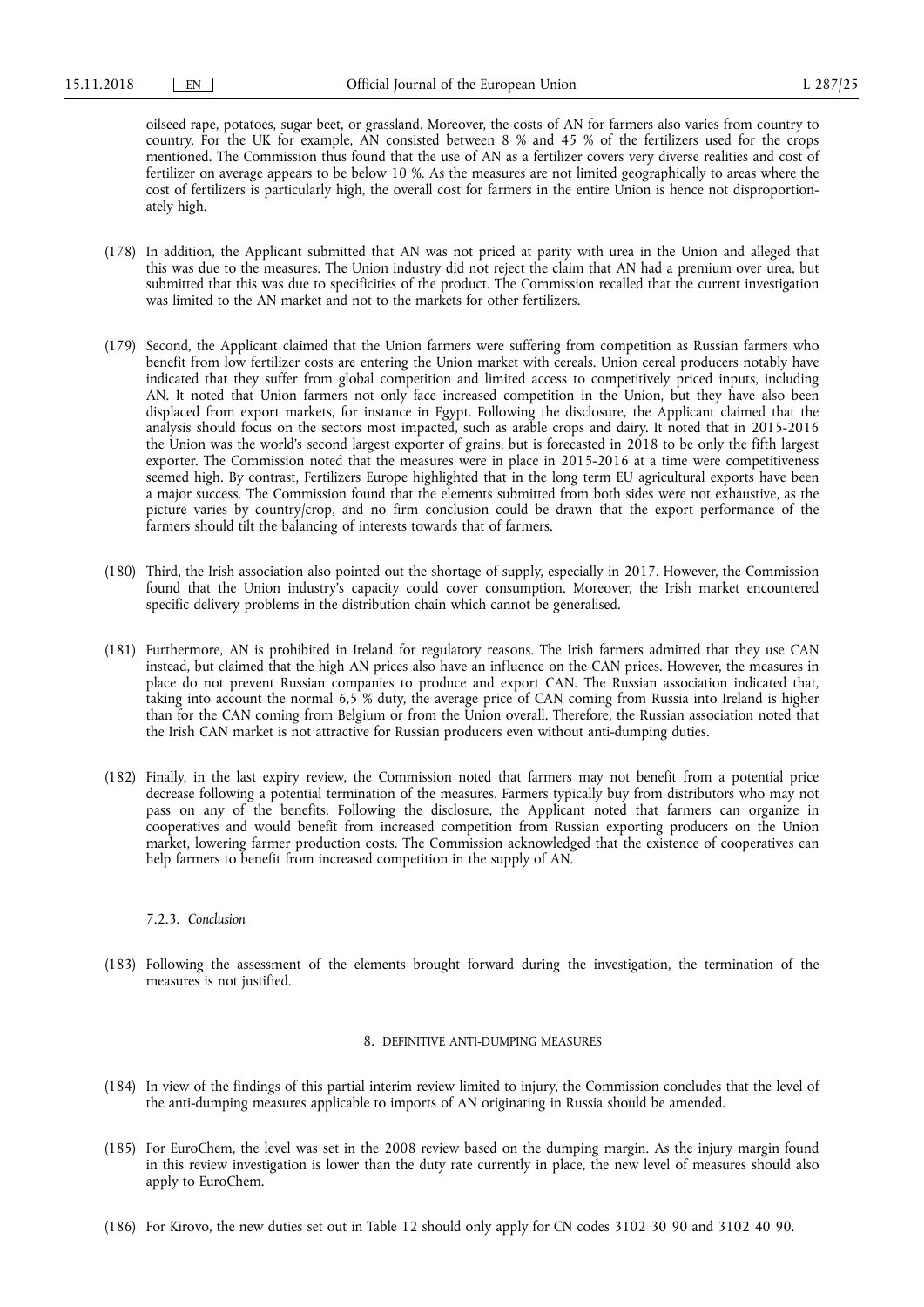(187) Therefore, the anti-dumping duty rates, expressed on the CIF Union border price, customs duty unpaid, should be as shown in Table 12:

# *Table 12*

# **New level of duties**

| Product description                                                                                                                                                                                                                                      | CN code    | <b>TARIC</b><br>code | Current level of<br>measures for<br>EuroChem (EUR<br>per tonne) | Current level of<br>measures for<br>Kirovo (EUR per<br>tonne) | Current level of<br>measures for All<br>Others (EUR per<br>tonne) | New duty<br>(EUR per<br>tonne) |
|----------------------------------------------------------------------------------------------------------------------------------------------------------------------------------------------------------------------------------------------------------|------------|----------------------|-----------------------------------------------------------------|---------------------------------------------------------------|-------------------------------------------------------------------|--------------------------------|
| Ammonium nitrate other than in aqueous<br>solutions                                                                                                                                                                                                      | 3102 30 90 |                      | 32,82                                                           | 47,07                                                         | 47,07                                                             | 32,71                          |
| Mixtures of ammonium nitrate with cal-<br>cium carbonate or other inorganic non-<br>fertilising substances, with a nitrogen con-<br>tent exceeding 28 % by weight                                                                                        | 3102 40 90 |                      | 32,82                                                           | 47,07                                                         | 47,07                                                             | 32,71                          |
| Solid fertilisers with an ammonium nitrate<br>content exceeding 80 % by weight                                                                                                                                                                           | 3102 29 00 | 10                   | 32,82                                                           |                                                               | 47,07                                                             | 32,71                          |
| Solid fertilisers with an ammonium nitrate<br>content exceeding 80 % by weight                                                                                                                                                                           | 3102 60 00 | 10                   | 32,82                                                           |                                                               | 47,07                                                             | 32,71                          |
| Solid fertilisers with an ammonium nitrate<br>content exceeding 80 % by weight                                                                                                                                                                           | 3102 90 00 | 10                   | 32,82                                                           |                                                               | 47,07                                                             | 32,71                          |
| Solid fertilisers with an ammonium nitrate<br>content exceeding 80 % by weight, with<br>no phosphorus and no potassium content                                                                                                                           | 3105 10 00 | 10                   | 32,82                                                           |                                                               | 47,07                                                             | 32,71                          |
| Solid fertilisers with an ammonium nitrate<br>content exceeding 80 % by weight, and<br>a phosphorus content evaluated as $P_2O_5$<br>and/or a potassium content evaluated as<br>$K2O$ of less than 3 % by weight                                         | 3105 10 00 | 20                   | 31,84                                                           |                                                               | 45,66                                                             | 31,73                          |
| Solid fertilisers with an ammonium nitrate<br>content exceeding 80 % by weight, and<br>a phosphorus content evaluated as $P_2O_5$<br>and/or a potassium content evaluated as<br>K <sub>2</sub> O of 3 % by weight or more but less<br>than 6 % by weight | 3105 10 00 | 30                   | 30,85                                                           |                                                               | 44,25                                                             | 30,75                          |
| Solid fertilisers with an ammonium nitrate<br>content exceeding 80 % by weight, and<br>a phosphorus content evaluated as $P_2O_5$<br>and/or a potassium content evaluated as<br>$K2O$ of 6 % by weight or more but less<br>than 9 % by weight            | 3105 10 00 | 40                   | 29,87                                                           |                                                               | 42,83                                                             | 29,76                          |
| Solid fertilisers with an ammonium nitrate<br>content exceeding 80 % by weight, and<br>a phosphorus content evaluated as $P_2O_5$<br>and/or a potassium content evaluated as<br>$K2O$ of 9 % by weight or more but not<br>exceeding 12 % by weight       | 3105 10 00 | 50                   | 28,88                                                           |                                                               | 41,42                                                             | 28,78                          |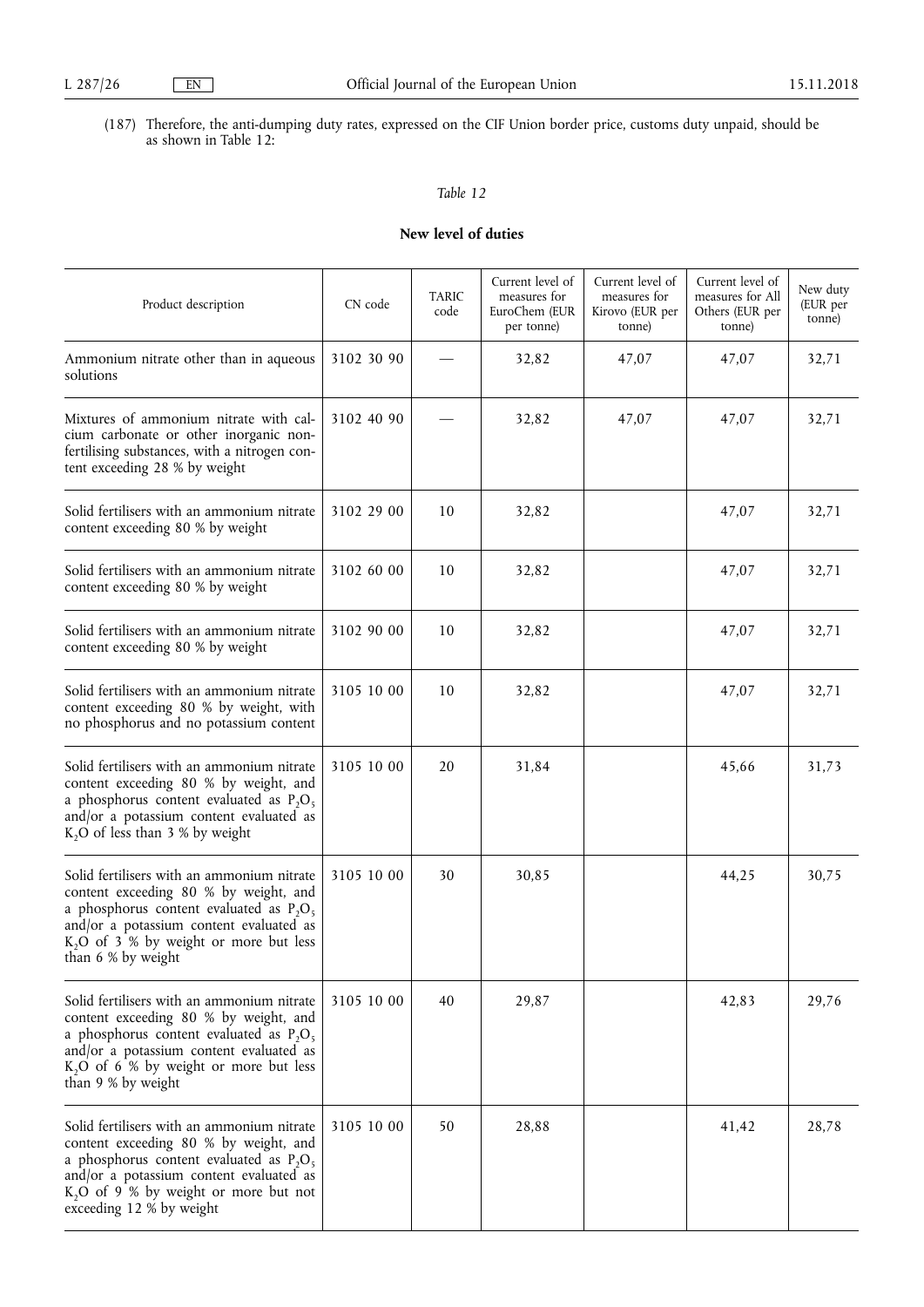| Product description                                                                                                                                                                                                                                        | CN code    | <b>TARIC</b><br>code | Current level of<br>measures for<br>EuroChem (EUR<br>per tonne) | Current level of<br>measures for<br>Kirovo (EUR per<br>tonne) | Current level of<br>measures for All<br>Others (EUR per<br>tonne) | New duty<br>(EUR per<br>tonne) |
|------------------------------------------------------------------------------------------------------------------------------------------------------------------------------------------------------------------------------------------------------------|------------|----------------------|-----------------------------------------------------------------|---------------------------------------------------------------|-------------------------------------------------------------------|--------------------------------|
| Solid fertilisers with an ammonium nitrate<br>content exceeding 80 % by weight, and<br>a phosphorus content evaluated as $P_2O_5$<br>and a potassium content evaluated as<br>K, O of less than 3 % by weight                                               | 3105 20 10 | 30                   | 31,84                                                           |                                                               | 45,66                                                             | 31,73                          |
| Solid fertilisers with an ammonium nitrate<br>content exceeding 80 % by weight, and<br>a phosphorus content evaluated as $P_2O_5$<br>and a potassium content evaluated as<br>$K2O$ of 3 % by weight or more but less<br>than 6 % by weight                 | 3105 20 10 | 40                   | 30,85                                                           |                                                               | 44,25                                                             | 30,75                          |
| Solid fertilisers with an ammonium nitrate<br>content exceeding 80 % by weight, and<br>a phosphorus content evaluated as $P_2O_5$<br>and a potassium content evaluated as<br>K <sub>2</sub> O of 6 % by weight or more but less<br>than 9 % by weight      | 3105 20 10 | 50                   | 29,87                                                           |                                                               | 42,83                                                             | 29,76                          |
| Solid fertilisers with an ammonium nitrate<br>content exceeding 80 % by weight, and<br>a phosphorus content evaluated as $P_2O_5$<br>and a potassium content evaluated as<br>K <sub>2</sub> O of 9 % by weight or more but not<br>exceeding 12 % by weight | 3105 20 10 | 60                   | 28,88                                                           |                                                               | 41,42                                                             | 28,78                          |
| Solid fertilisers with an ammonium nitrate<br>content exceeding 80 % by weight, and<br>a phosphorus content evaluated as $P_2O_5$<br>of less than 3 % by weight                                                                                            | 3105 51 00 | 10                   | 31,84                                                           |                                                               | 45,66                                                             | 31,73                          |
| Solid fertilisers with an ammonium nitrate<br>content exceeding 80 % by weight, and<br>a phosphorus content evaluated as $P_2O_5$<br>of 3 % by weight or more but less than<br>6 % by weight                                                               | 3105 51 00 | 20                   | 30,85                                                           |                                                               | 44,25                                                             | 30,75                          |
| Solid fertilisers with an ammonium nitrate<br>content exceeding 80 % by weight, and<br>a phosphorus content evaluated as $P_2O_5$<br>of 6 % by weight or more but less than<br>9 % by weight                                                               | 3105 51 00 | 30                   | 29,87                                                           |                                                               | 42,83                                                             | 29,76                          |
| Solid fertilisers with an ammonium nitrate<br>content exceeding 80 % by weight, and<br>a phosphorus content evaluated as $P_2O_5$<br>of 9 % by weight or more but not exceed-<br>ing $10,40%$ by weight                                                    | 3105 51 00 | 40                   | 29,41                                                           |                                                               | 42,17                                                             | 29,31                          |
| Solid fertilisers with an ammonium nitrate<br>content exceeding 80 % by weight, and<br>a phosphorus content evaluated as $P_2O_5$<br>of less than 3 % by weight                                                                                            | 3105 59 00 | 10                   | 31,84                                                           |                                                               | 45,66                                                             | 31,73                          |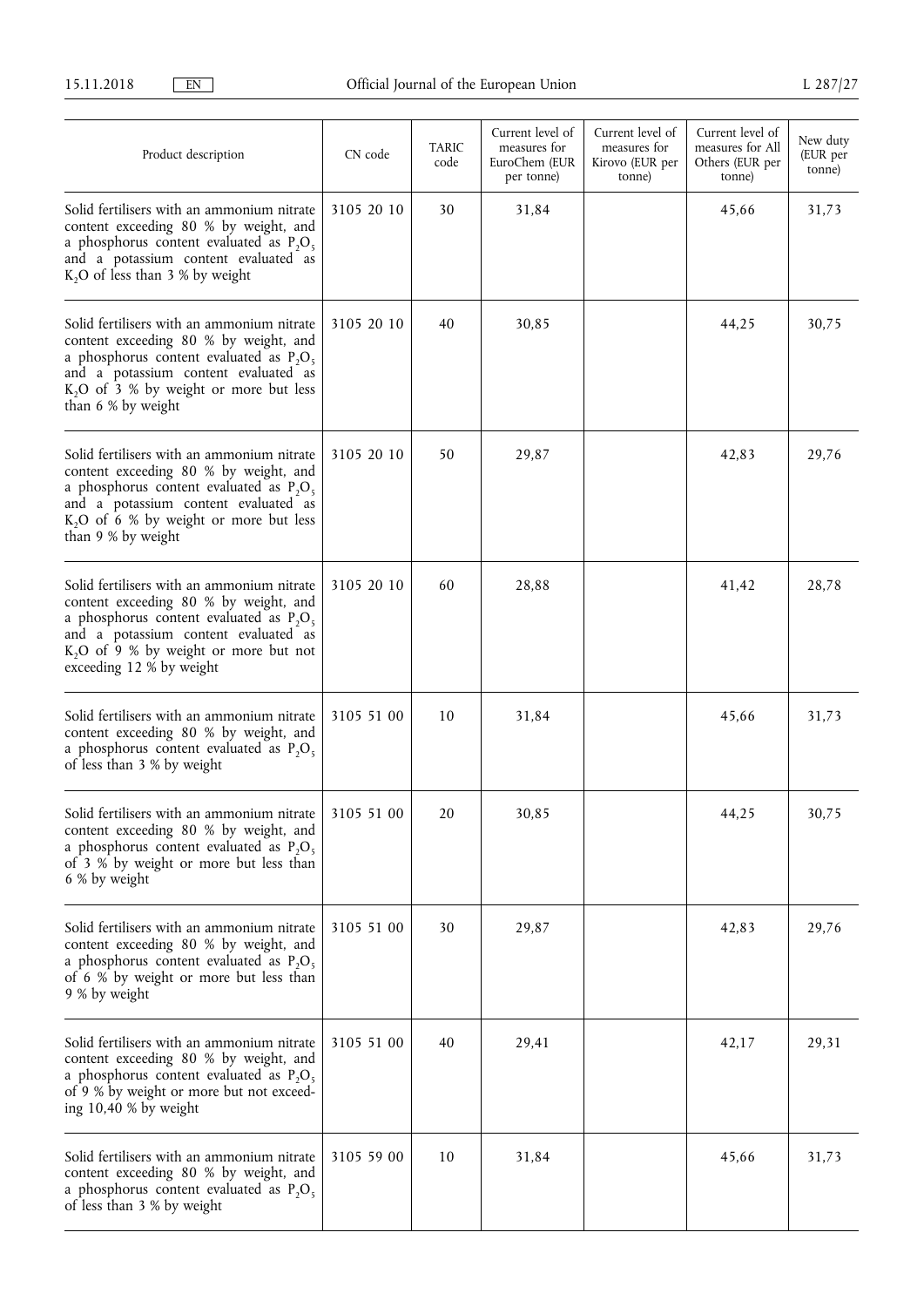| Product description                                                                                                                                                                                     | CN code    | <b>TARIC</b><br>code | Current level of<br>measures for<br>EuroChem (EUR<br>per tonne) | Current level of<br>measures for<br>Kirovo (EUR per<br>tonne) | Current level of<br>measures for All<br>Others (EUR per<br>tonne) | New duty<br>(EUR per<br>tonne) |
|---------------------------------------------------------------------------------------------------------------------------------------------------------------------------------------------------------|------------|----------------------|-----------------------------------------------------------------|---------------------------------------------------------------|-------------------------------------------------------------------|--------------------------------|
| Solid fertilisers with an ammonium nitrate<br>content exceeding 80 % by weight, and<br>a phosphorus content evaluated as $P_2O_5$<br>of 3 % by weight or more but less than<br>6 % by weight            | 3105 59 00 | 20                   | 30,85                                                           |                                                               | 44,25                                                             | 30,75                          |
| Solid fertilisers with an ammonium nitrate<br>content exceeding 80 % by weight, and<br>a phosphorus content evaluated as $P_2O_5$<br>of 6 % by weight or more but less than<br>9 % by weight            | 3105 59 00 | 30                   | 29,87                                                           |                                                               | 42,83                                                             | 29,76                          |
| Solid fertilisers with an ammonium nitrate<br>content exceeding 80 % by weight, and<br>a phosphorus content evaluated as $P_2O_5$<br>of 9 % by weight or more but not exceed-<br>ing $10,40%$ by weight | 3105 59 00 | 40                   | 29,41                                                           |                                                               | 42,17                                                             | 29,31                          |
| Solid fertilisers with an ammonium nitrate<br>content exceeding 80 % by weight, and<br>a potassium content evaluated as $K_2O$ of<br>less than 3 % by weight                                            | 3105 90 20 | 30                   | 31,84                                                           |                                                               | 45.66                                                             | 31,73                          |
| Solid fertilisers with an ammonium nitrate<br>content exceeding 80 % by weight, and<br>a potassium content evaluated as K <sub>2</sub> O of<br>3 % by weight or more but less than 6 %<br>by weight     | 3105 90 20 | 40                   | 30,85                                                           |                                                               | 44,25                                                             | 30,75                          |
| Solid fertilisers with an ammonium nitrate<br>content exceeding 80 % by weight, and<br>a potassium content evaluated as $K_2O$ of<br>6 % by weight or more but less than 9 %<br>by weight               | 3105 90 20 | 50                   | 29,87                                                           |                                                               | 42,83                                                             | 29,76                          |
| Solid fertilisers with an ammonium nitrate<br>content exceeding 80 % by weight, and<br>a potassium content evaluated as $K_2O$ of<br>9 % by weight or more but not exceeding<br>12 % by weight          | 3105 90 20 | 60                   | 28,88                                                           |                                                               | 41,42                                                             | 28,78                          |

- (188) Following disclosure, the Applicant asked for a minimum import price to be put in place, based on a benchmark (FOB Baltic Sea price for the month of August 2018 published by a consultancy, adjusted for some transport costs, and amounting to EUR 188 per metric tonnes). As the benchmark was published by a consultancy, the Applicant argued that the minimum price could be revised on a quarterly basis. However, a minimum import price cannot be envisaged for reasons of practicability and efficiency. First, in view of the relations between some Russian exporting producers and entities in the Union, and in view of the various product types, a minimum import price would not be practical. Second, in view of the volatility of gas prices, a minimum import price might not be efficient to counter the risk of recurrence of injury. Even with a quarterly adjustment as proposed by the Applicant it remains uncertain whether a minimum price set a certain point in time would have the desired effect to offer sufficient protection to the Union industry in the three months of its application.
- (189) In view of the likelihood of recurrence of injury found in section 6, the importance of gas for AN production set out in section 2 and the practices of Russia on gas pricing, the Commission also found it necessary to monitor the evolution of the imports of AN originating in Russia between the date of adoption of this Regulation and the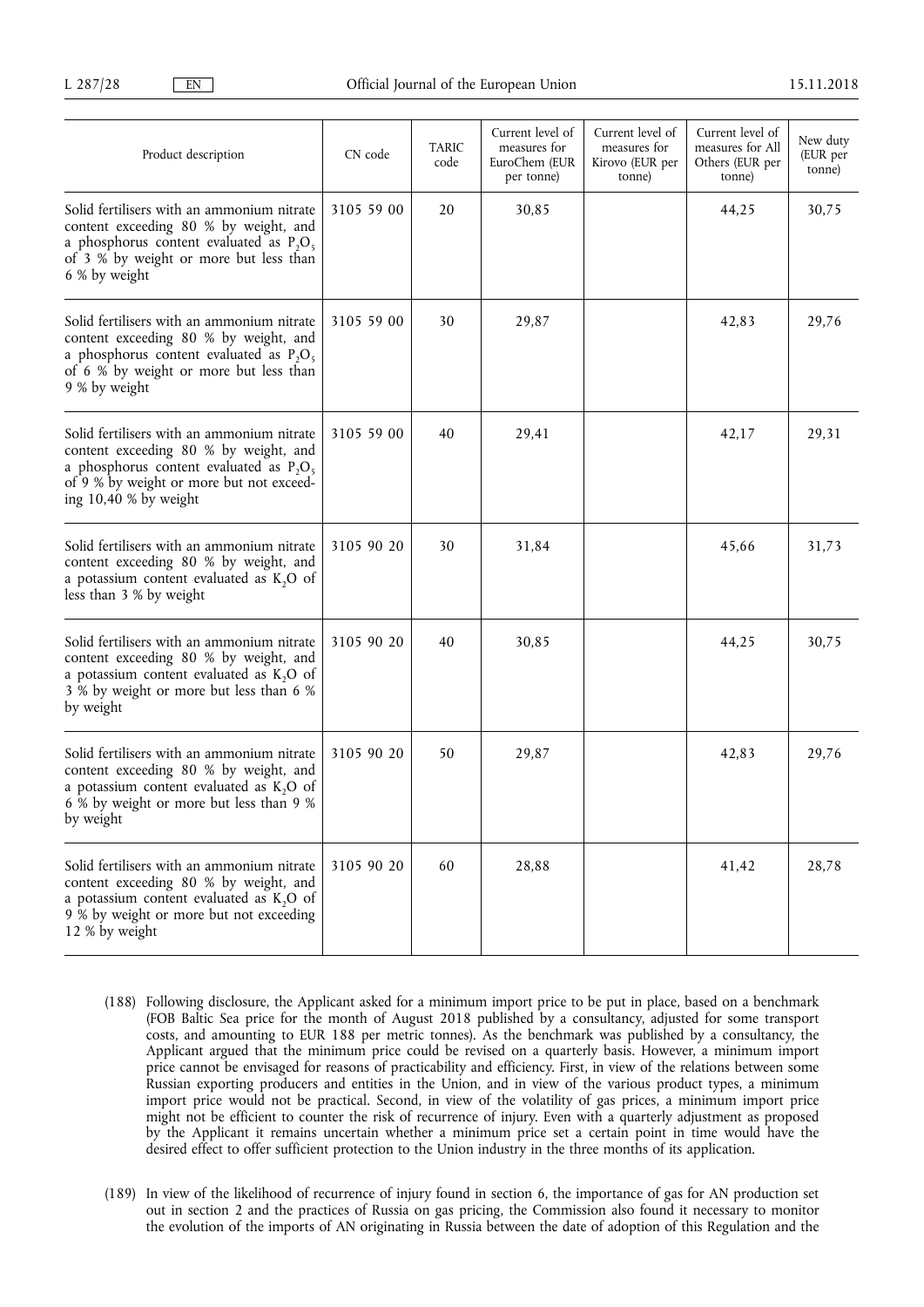expiry date of the anti-dumping measures in September 2019. The monitoring will enable the Commission to follow relevant market developments in the Union and facilitate appropriate action where required.

(190) A company may request the application of those individual anti-dumping duty rates if it changes the name or the address of its entity. The request must be addressed to the Commission ( 1 ). The request must contain all the relevant information to demonstrate that the change does not affect the right of the company to benefit from the duty rate which applies to it. If the change of name or address of the company does not affect its right to benefit from the duty rate which applies to it, a notice informing about the change of name or address will be published in the Official Journal of the European Union.

#### 9. DISCLOSURE AND CONCLUSION

- (191) As set out in section 1.4.6, the Commission informed all interested parties of the essential facts and considerations on the basis of which it intended to propose to amend the duty rate applicable. Comments were analysed and taken into consideration where warranted.
- (192) It follows from the above that the anti-dumping measures should be amended as set out in section 8.
- (193) The Committee established by Article 15(1) of the basic Regulation did not deliver an opinion.

HAS ADOPTED THIS REGULATION:

#### *Article 1*

Article 1(2) of Commission Implementing Regulation (EU) No 999/2014 is replaced as follows:

1) The tables in point (a) and (c) are replaced by the following:

| Product description                                                                                                                                                                                                                      | CN code    | TARIC code | Fixed amount of<br>duty (EUR per<br>tonne) |
|------------------------------------------------------------------------------------------------------------------------------------------------------------------------------------------------------------------------------------------|------------|------------|--------------------------------------------|
| Ammonium nitrate other than in aqueous solutions                                                                                                                                                                                         | 3102 30 90 |            | 32,71                                      |
| Mixtures of ammonium nitrate with calcium carbonate or<br>other inorganic non-fertilising substances, with a nitrogen<br>content exceeding 28 % by weight                                                                                | 3102 40 90 |            | 32,71                                      |
| Solid fertilisers with an ammonium nitrate content exceeding<br>80 % by weight                                                                                                                                                           | 3102 29 00 | 10         | 32,71                                      |
| Solid fertilisers with an ammonium nitrate content exceeding<br>80 % by weight                                                                                                                                                           | 3102 60 00 | 10         | 32,71                                      |
| Solid fertilisers with an ammonium nitrate content exceeding<br>80 % by weight                                                                                                                                                           | 3102 90 00 | 10         | 32,71                                      |
| Solid fertilisers with an ammonium nitrate content exceeding<br>80 % by weight, with no phosphorus and no potassium con-<br>tent                                                                                                         | 3105 10 00 | 10         | 32,71                                      |
| Solid fertilisers with an ammonium nitrate content exceeding<br>80 % by weight, and a phosphorus content evaluated as $P_2O_5$<br>and/or a potassium content evaluated as $K$ , O of less than 3 %<br>by weight                          | 3105 10 00 | 20         | 31,73                                      |
| Solid fertilisers with an ammonium nitrate content exceeding<br>80 % by weight, and a phosphorus content evaluated as $P_2O_5$<br>and/or a potassium content evaluated as $K_2O$ of 3 % by weight<br>or more but less than 6 % by weight | 3105 10 00 | 30         | 30,75                                      |

<sup>(</sup> 1 ) Directorate-General for Trade, Directorate H, CHAR 04/39, 1049 Brussels, Belgium.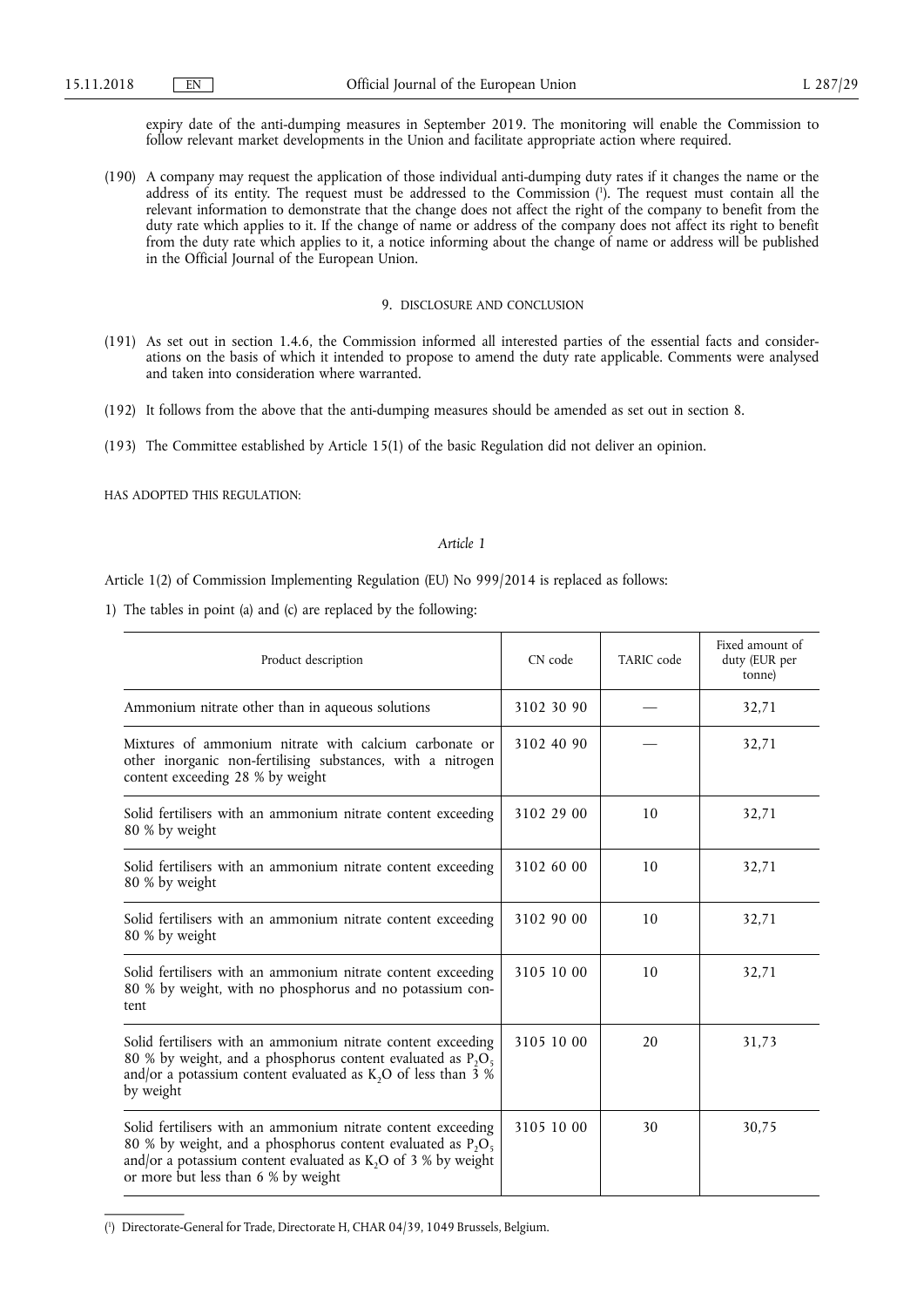| Product description                                                                                                                                                                                                                            | CN code    | TARIC code | Fixed amount of<br>duty (EUR per<br>tonne) |
|------------------------------------------------------------------------------------------------------------------------------------------------------------------------------------------------------------------------------------------------|------------|------------|--------------------------------------------|
| Solid fertilisers with an ammonium nitrate content exceeding<br>80 % by weight, and a phosphorus content evaluated as $P_2O_5$<br>and/or a potassium content evaluated as $K_2O$ of 6 % by weight<br>or more but less than 9 % by weight       | 3105 10 00 | 40         | 29,76                                      |
| Solid fertilisers with an ammonium nitrate content exceeding<br>80 % by weight, and a phosphorus content evaluated as $P_2O_5$<br>and/or a potassium content evaluated as $K$ , O of 9 % by weight<br>or more but not exceeding 12 % by weight | 3105 10 00 | 50         | 28,78                                      |
| Solid fertilisers with an ammonium nitrate content exceeding<br>80 % by weight, and a phosphorus content evaluated as $P_2O_5$<br>and a potassium content evaluated as $K_2O$ of less than 3 % by<br>weight                                    | 3105 20 10 | 30         | 31,73                                      |
| Solid fertilisers with an ammonium nitrate content exceeding<br>80 % by weight, and a phosphorus content evaluated as $P_2O_5$<br>and a potassium content evaluated as $K_2O$ of 3 % by weight<br>or more but less than 6 % by weight          | 3105 20 10 | 40         | 30,75                                      |
| Solid fertilisers with an ammonium nitrate content exceeding<br>80 % by weight, and a phosphorus content evaluated as $P_2O_5$<br>and a potassium content evaluated as $K_2O$ of 6 % by weight<br>or more but less than 9 % by weight          | 3105 20 10 | 50         | 29,76                                      |
| Solid fertilisers with an ammonium nitrate content exceeding<br>80 % by weight, and a phosphorus content evaluated as $P_2O_5$<br>and a potassium content evaluated as K,O of 9 % by weight<br>or more but not exceeding 12 % by weight        | 3105 20 10 | 60         | 28,78                                      |
| Solid fertilisers with an ammonium nitrate content exceeding<br>80 % by weight, and a phosphorus content evaluated as $P_2O_5$<br>of less than 3 % by weight                                                                                   | 3105 51 00 | 10         | 31,73                                      |
| Solid fertilisers with an ammonium nitrate content exceeding<br>80 % by weight, and a phosphorus content evaluated as $P_2O_5$<br>of 3 % by weight or more but less than 6 % by weight                                                         | 3105 51 00 | 20         | 30,75                                      |
| Solid fertilisers with an ammonium nitrate content exceeding<br>80 % by weight, and a phosphorus content evaluated as $P_2O_5$<br>of 6 % by weight or more but less than 9 % by weight                                                         | 3105 51 00 | 30         | 29,76                                      |
| Solid fertilisers with an ammonium nitrate content exceeding<br>80 % by weight, and a phosphorus content evaluated as $P_2O_5$<br>of 9 % by weight or more but not exceeding 10,40 % by<br>weight                                              | 3105 51 00 | 40         | 29,31                                      |
| Solid fertilisers with an ammonium nitrate content exceeding<br>80 % by weight, and a phosphorus content evaluated as $P_2O_5$<br>of less than 3 % by weight                                                                                   | 3105 59 00 | 10         | 31,73                                      |
| Solid fertilisers with an ammonium nitrate content exceeding<br>80 % by weight, and a phosphorus content evaluated as $P_2O_5$<br>of 3 % by weight or more but less than 6 % by weight                                                         | 3105 59 00 | 20         | 30,75                                      |